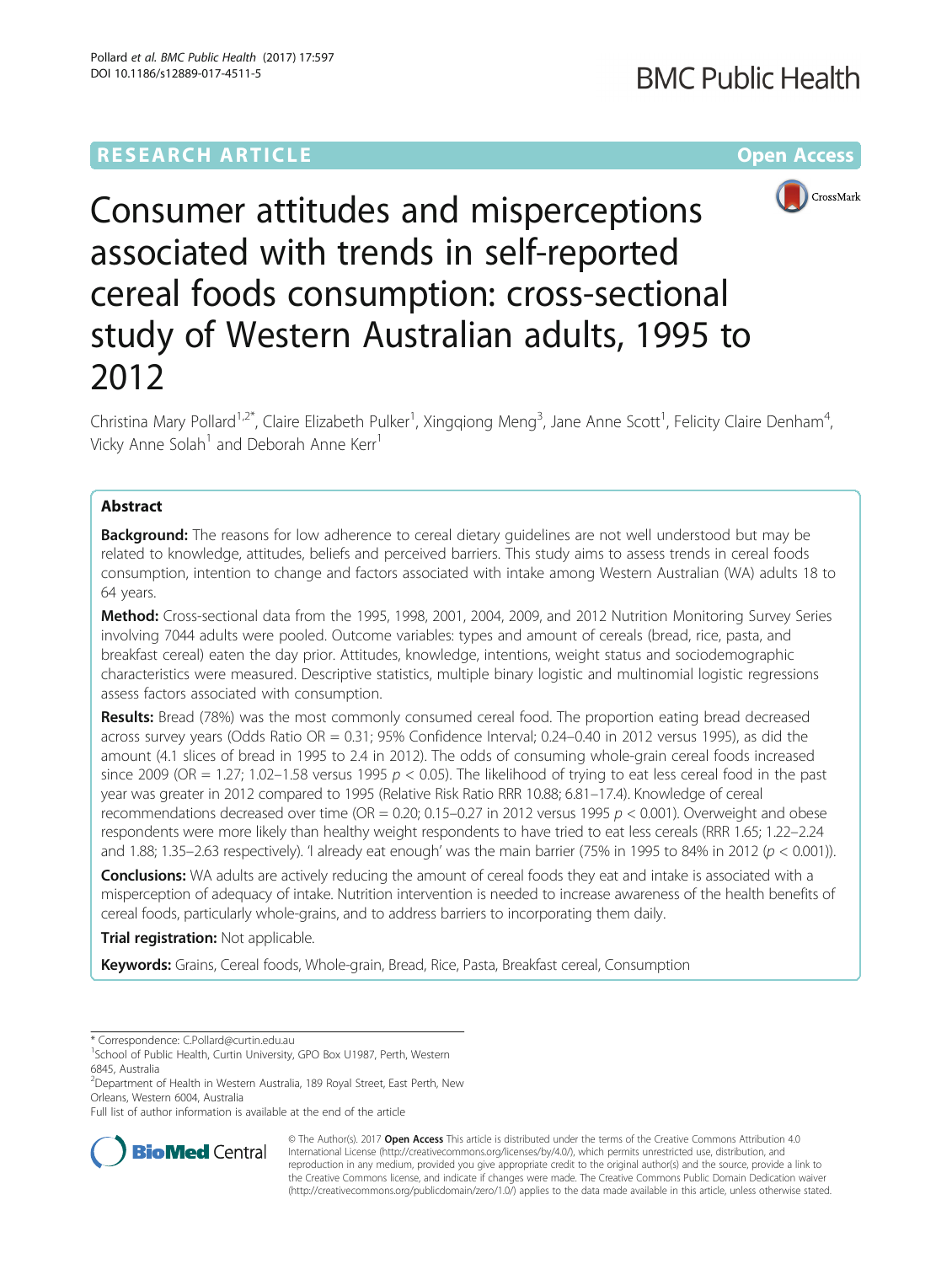## Background

Consuming diets high in cereal foods, particularly whole-grains, has been shown to be protective against cardiovascular disease, cancer, Type 2 diabetes, and excess body weight [[1](#page-11-0)–[4](#page-11-0)]. Countries are encouraged to develop, promote and monitor culturally specific foodbased dietary guidelines to promote health and prevent or control non-communicable diseases [\[5](#page-11-0)]. Australian Dietary Guidelines (ADG) recommend that adults eat plenty of cereal foods, preferably whole-grain [\[6](#page-11-0)–[8\]](#page-11-0). The Australian Guide to Healthy Eating, the food selection guide, recommended adults eat at least four standard servings, equivalent to about 500 kJ, of cereal foods per day, particularly whole-grains and/or high cereal fibre varieties [\[8](#page-11-0)]. Most adults do not adhere to the cereal ADG and there is emerging evidence from national survey data that intake is declining. Only 7 % of 18,226 women from the Australian Longitudinal Study on Women's Health met the recommendation [\[9](#page-11-0)]. The 2011–2012 Australian Health Survey found in adults aged 19 years and older, the mean intake of cereals foods was less than in the 1995 National Nutrition Survey (164 g (g) compared to 215 g) [[10](#page-11-0), [11](#page-11-0)].

Although dietary guidelines of most countries recommend whole-grain foods there is no universally accepted definition [\[12](#page-11-0)] making country comparisons challenging. Cereals, also known as grain foods [\[13\]](#page-11-0), include breads, breakfast cereals, grains, and other products. Since 1981, ADGs direct consumers to choose brown or wholegrain varieties over the 'regular' or refined versions (for example cereal germ and bran, either as a whole product such as brown rice, or wholemeal products where the whole-grain has been ground into flour such as that in wholemeal pasta), while excluding energy dense refined cereal foods with added sugars, saturated fats or salt [[8, 14](#page-11-0)].

Australian adults consumed on average 83 g of wholegrain foods and 188 g of refined grains in 2011–2012 and need to eat 160% more whole-grains and 30% less refined grains to meet the cereal recommendation [\[8](#page-11-0)].

Previous research shows that people consuming whole-grains tend to have healthier lifestyles overall, and eat more fruit and vegetables [(15, 16], less fat [[17](#page-11-0), [18](#page-11-0)], and a more nutrient dense diet [\[16](#page-11-0)]. They are also more likely to be physically active [[17, 19](#page-11-0)], non-smokers [\[15](#page-11-0), [17, 19\]](#page-11-0), and have a lower body mass index (BMI) [[15](#page-11-0), [20\]](#page-11-0). Those who consume wholegrains are more likely to be older [\[19](#page-11-0), [21](#page-11-0)], from high socio-economic groups [\[19](#page-11-0), [21\]](#page-11-0), more educated [[22](#page-11-0)], and live in cities [[22\]](#page-11-0).

Barriers to eating enough cereal foods, particularly whole-grains, include difficulty identifying them, high prices, perceptions of inferior taste compared to refined grains, poor food preparation skills, and lack of awareness

of dietary recommendations [\[23](#page-11-0)] and their importance [[24\]](#page-11-0). Monitoring the population's response to dietary recommendations, including the barriers and promoters to consumption including their beliefs and intentions to change [\[25](#page-11-0), [26](#page-11-0)] is important to inform the development of policy and interventions to encourage healthful eating.

In Australia however, population surveillance of dietary intake is limited and sporadic with the two most recent national dietary surveys conducted seventeen years apart, in 1995 and 2011–2012. The Western Australian (WA) Department of Health conducts statewide triennial surveys to monitor changes in selfreported knowledge, attitudes, beliefs and behaviours relating to the ADG. The aim of this paper is to explore trends in consumption of cereal foods intention to change and factors associated with intake among Western Australian adults 18 to 64 years.

## **Methods**

### Sample

The Nutrition Monitoring Survey Series (NMSS) Computer-Assisted Telephone Interviews of adults aged 18 to 64 years were conducted between July and August in 1995, 1998, 2001, 2004, 2009 and 2012. The 1995 sample was stratified by geographic area and the 1998, 2001, and 2004 samples were quota sampled by gender and geographic area. Telephone numbers were randomly selected by a computer generated random digit dialling program. In 2009 and 2012, samples were randomly drawn from the 2008 and 2011 Electronic White Pages for Western Australia, and stratified according to area of residence. Ethics approval was granted by the WA Department of Health and Curtin University Human Research Ethics Committees. Prior consent was sought from survey participants in all survey years.

## Outcome measures

The type and amount of cereal foods (bread and bread substitutes, rice, pasta, and breakfast cereal) eaten on the day prior to the survey and whether they were whole-grain or regular versions are the key outcomes. For bread, respondents were asked "How many slices of [bread], [bread rolls], [muffins], [flat bread], [crumpets], [scones], [rice cakes], [small crackers], [large crackers], [damper] or [other bread substitute] did you eat yesterday?" then, "What type of bread or bread rolls did you eat yesterday? Was it brown, wholemeal, multigrain, whole-grain, white, white with extra fibre, or another type?" Respondents were also asked about rice and pasta, "How many cups of cooked [rice], [pasta] and [spaghetti] did you eat yesterday?" and "What type of rice, pasta or spaghetti did you eat? Was it brown, wholemeal?" and breakfast cereals, "How many different types of breakfast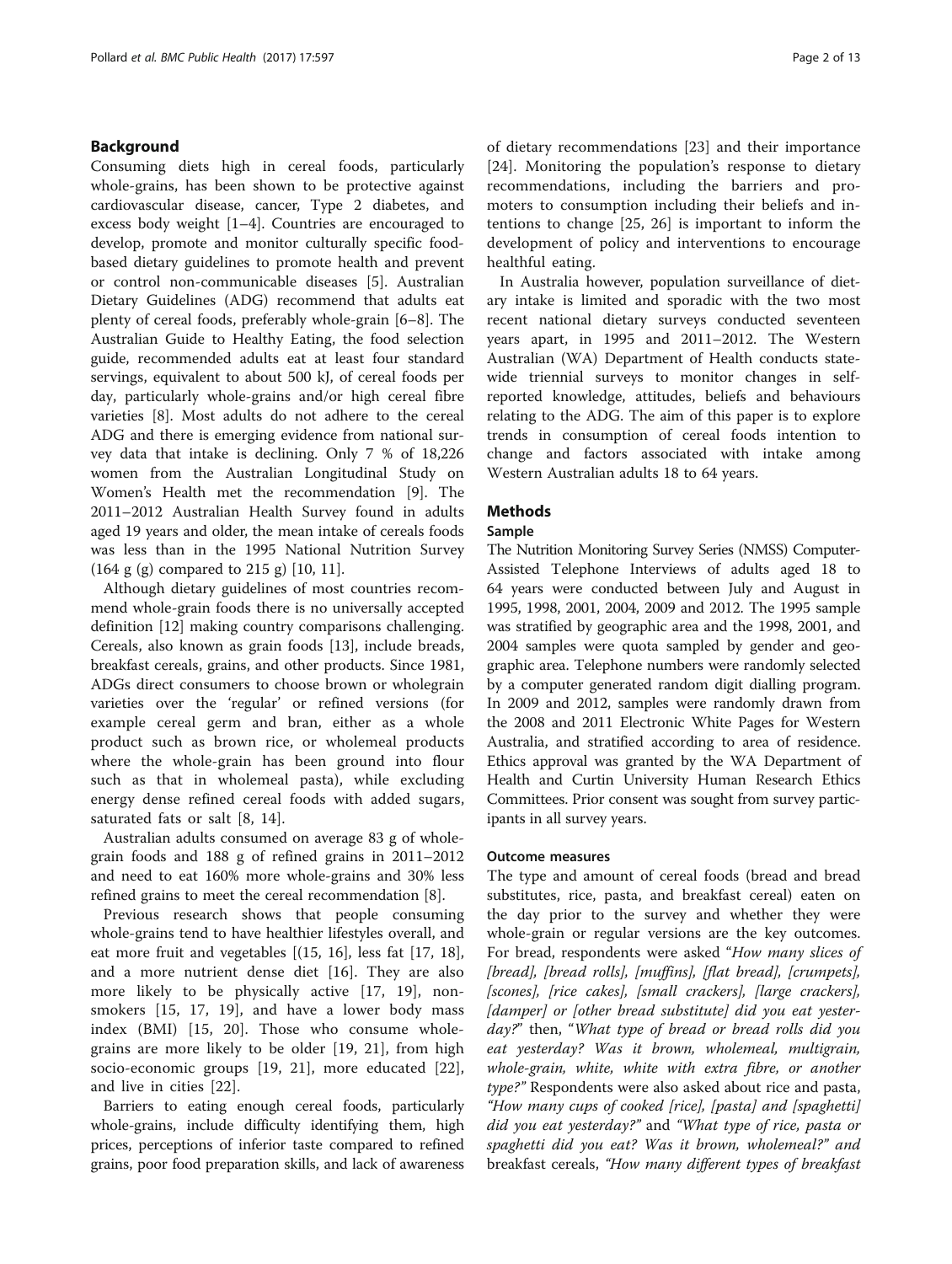cereal did you eat yesterday?" then "How many cups of breakfast cereal did you eat?"

Factors potentially associated with cereal consumption (i.e. knowledge, perceptions, barriers, enablers, and stages of change [\[26](#page-11-0)] were measured. Respondents were asked "What do you think is the recommended minimum number of serves of cereal foods that should be eaten each day? One serve of cereal food is equal to one slice of bread, one cup of breakfast cereal, or half a cup of cooked rice or pasta.", about the level of attention paid to the health aspects of the food they eat, and actions taken control weight over the last year. Stages of dietary change [\[26](#page-11-0)] were measured by: "In the past 12 months, have you tried to change the total amount of cereal foods such as breakfast cereal, pasta, rice, bread, or bread products that you eat?" with eat [more, less, or about the same] responses; and "Do you feel you eat 'more', 'less', or 'about the same' amount of cereal foods in total than you did 12 months ago?"

Motivators, barriers and promoters were sought using two open ended questions, "What influences you to try to change the amount of cereal foods you eat?" and "What are the main things that make it difficult for you to eat more cereal foods?"

BMI was derived from self-reported height and weight, adjusted prior to calculation of BMI to account for potential reporting bias [[27](#page-11-0)]. BMI classifications used were overweight (25–29.9 kg/m<sup>2</sup>), obese ( $\geq 30$  kg/m<sup>2</sup>) and healthy weight  $(< 25 \text{ kg/m}^2)$  [\[28\]](#page-11-0). Sociodemographic information (age, gender, highest education level, household income, employment status, country of birth, area of residence, and living arrangements) were also collected. The 2012 NMSS questionnaire is provided in the Additional file [1](#page-10-0) as an example of the current survey instrument.

#### Statistical analysis

Sampling methods were chosen to represent the WA population. Data were pooled and weighted to account for sampling design and adjusted for gender, age and areas of residence to a single standard population to allow for comparisons over time. Post-estimation adjustment was used to correct for under or over representation using the 2011 Estimated Resident Population for WA aged 18–64 years (the year of the most recent census at the time of analysis) [[29\]](#page-11-0). The survey design setting in Stata was used in the following way: svyset \_n [pweight = probselect], poststrata(stdallyrs) postweight(pop2011) vce(linearized) singleunit(missing). The "probselect" refers to the pooled probability of sample selection, and "pop2011" refers to the 2–11 Estimated Resident Population for WA 18–64 years.

Descriptive statistics report the prevalence of cereal food consumption by survey year. Multiple binary and

multinomial logistic regressions were used to assess factors associated with each of the cereal food type measured. Covariates in the full model include: gender, age group, education, household income, employment status, whether living with children, country of birth, area of residence (metropolitan versus non-metropolitan), BMI category, attention paid to diet, and attempts to lose weight. Only variables with  $p$  value <.05 were retained in the final model and reported, with the exception of survey year which was retained in the model regardless of its significance.

All analyses were performed using the survey module of Stata software version 12.0 (StataCorp LP, College Station, TX).

## Results

Sample characteristics of the 7044 adults presented in Table [1](#page-3-0) shows the sample characteristics and Table [2](#page-4-0) shows consumption patterns. Across all survey years, 78% of respondents said they ate bread and 50% ate breakfast cereal the day prior to the survey. In 2012, 37.2% of respondents ate no whole-grain cereal foods compared with 51.1% in 1995 ( $p < .001$ ).

### Bread

The proportion of respondents consuming bread decreased from 88.4% in 1995 to 70.4% in 2012 ( $p < .001$ ). Among bread consumers, the amount eaten decreased from 4.1 slices in 1995 to 2.4 in 2012 ( $p < .001$ ). Thirty nine percent of respondents consumed whole-grain bread and this did not change over time. Overall, 22% of respondents ate bread substitutes (bread muffins, pita bread, crumpets, scones, or crackers). Among the consumers, the mean servings of bread substitutes rose from 2.4 serves in 1995 to 3.6 serves in 2004 ( $p < .001$ ).

#### Rice and pasta

The proportion of respondents eating rice increased from 22.7% in 1995 to 25.7% in 2012 ( $p = .02$ ) and 85– 90% choose white rice. Among rice consumers, the amount eaten decreased from 1.5 cups in 1995 to 1.1 cups in 2012 ( $p < .001$ ). Across all surveys, 21% of respondents ate pasta on the day prior to the survey and 7% chose wholemeal varieties. Among pasta consumers, the amount eaten decreased from 1.8 cups in 2001 to 1.3 cups in 2009 and 2012 ( $p < .001$ ).

### Factors associated with cereal food consumption

Multiple logistic regression modelling showed a stepwise decrease in the likelihood of consuming bread over time (Odds Ratio OR = 0.31; 95% Confidence Interval; 0.24–0.40 in 2012 versus 1995) and that those more likely to consume bread were male  $(OR = 1.44; 1.23-$ 1.68), shown in Table [3.](#page-5-0) The likelihood of consuming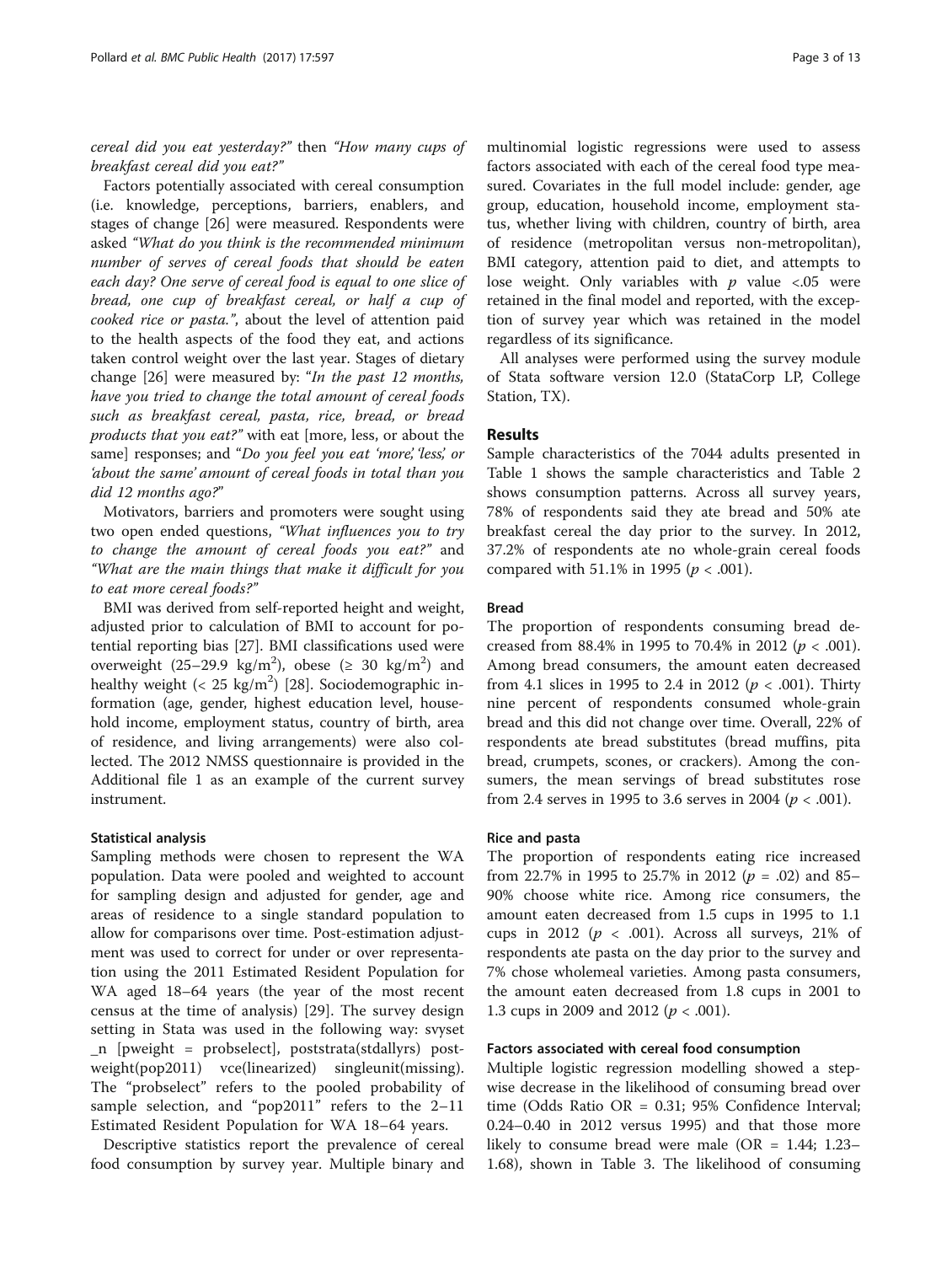<span id="page-3-0"></span>**Table 1** Respondent demographics of Western Australian Nutrition Monitoring Survey Series (NMSS)

|                                  | 1995         | 1998                | 2001        | 2004       | 2009                | 2012         | Total % <sup>a</sup> |
|----------------------------------|--------------|---------------------|-------------|------------|---------------------|--------------|----------------------|
|                                  | $n = 1002$   | $n = 1004$          | $n = 1004$  | $n = 1202$ | $n = 1284$          | $n = 1548$   | $n = 7044$           |
| Sex                              |              |                     |             |            |                     |              |                      |
| Female                           | 631          | 502                 | 502         | 601        | 830                 | 1005         | 49.2                 |
| Male                             | 371          | 502                 | 502         | 601        | 454                 | 543          | 50.8                 |
| Age group                        |              |                     |             |            |                     |              |                      |
| 18-24 years                      | 119          | 110                 | 118         | 103        | 71                  | 66           | 15.8                 |
| $25 - 34$ years                  | 257          | 210                 | 245         | 232        | 180                 | 144          | 23.0                 |
| 35-44 years                      | 291          | 305                 | 296         | 333        | 340                 | 377          | 22.4                 |
| 45-54 years                      | 207          | 234                 | 212         | 297        | 356                 | 466          | 21.3                 |
| 55-64 years                      | 128          | 145                 | 133         | 237        | 337                 | 495          | 17.4                 |
| Area of residence                |              |                     |             |            |                     |              |                      |
| Metropolitan                     | 748          | 751                 | 754         | 601        | 965                 | 1011         | 78.3                 |
| Rural areas b                    | 203          | 190                 | 18          | 451        | 290                 | 455          | 16.9                 |
| Remote areas b                   | 51           | 63                  | 62          | 150        | 29                  | 82           | 4.8                  |
| Education                        |              |                     |             |            |                     |              |                      |
| Less than high school            | 376          | 336                 | 303         | 330        | 221                 | 211          | 19.7                 |
| High school                      | 251          | 237                 | 265         | 257        | 178                 | 198          | 21.0                 |
| Trade/Certificate/Diploma        | 90           | 95                  | 77          | 177        | 481                 | 632          | 25.5                 |
| University degree                | 284          | 336                 | 344         | 435        | 399                 | 504          | 33.6                 |
| Missing                          | $\mathbf{1}$ | 0                   | 15          | 3          | 5                   | 3            | 0.3                  |
| Employment status                |              |                     |             |            |                     |              |                      |
| Currently not in paid employment | 330          | 263                 | 278         | 285        | 364                 | 408          | 26.8                 |
| Currently in paid employment     | 669          | 741                 | 726         | 917        | 920                 | 1139         | 73.1                 |
| Missing                          | 3            | 0                   | 0           | 0          | $\mathsf{O}\xspace$ | $\mathbf{1}$ | $\mathsf{O}\xspace$  |
| Country of birth                 |              |                     |             |            |                     |              |                      |
| Australia                        | 656          | 665                 | 668         | 868        | 867                 | 1122         | 68.6                 |
| UK/Ireland                       | 189          | 209                 | 193         | 155        | 202                 | 221          | 15.0                 |
| Other countries                  | 157          | 130                 | 143         | 179        | 214                 | 205          | 16.4                 |
| Missing                          | $\mathbf 0$  | $\mathsf{O}\xspace$ | $\mathbf 0$ | 0          | $\mathbf{1}$        | $\mathbf 0$  | $\mathbf 0$          |

a<br>Percentages were weighted for probability of selection and adjusted by age, sex and geographic area to the 2011 Estimated Resident Population of Western Australia

b<br>Bural areas have populations between 10,000 and 100,000. Remote areas have populations of less than 10,000. Rural and remote areas were combined for the analysis

rice decreased with age (OR =  $0.60$ ;  $0.43-0.84$  in those aged 55–64 years compared to 18 to 24 years) and those more likely to consume rice were born outside of Australia, the UK and Ireland (OR = 2.90; 2.37–3.56), University or high school educated (OR = 1.56; 1.27–1.92 and OR = 1.27; 1.00–1.61 respectively). Obese respondents were less likely to consume rice than those of a healthy weight ( $OR = 0.71$ ;  $0.57-0.87$ ) as were those living outside the metropolitan area (OR =  $0.83$ ; 0.70–0.99). Pasta consumers were less likely to be born in the UK and Ireland than in Australia (OR =  $0.74$ ; 0.60–0.92). Overweight or obese respondents were less likely to eat pasta than those who were a healthy weight (OR =  $0.81$ ;  $0.68-0.98$  and  $OR = 0.78$ ; 0.63–0.96 respectively), shown in Table [3](#page-5-0).

Breakfast cereal consumption prevalence decreased in 2009 and 2012 compared to 1995 (OR = 0.79; 0.65–0.97 and OR = 0.72; 0.58–0.90 respectively). Breakfast cereal consumers were more likely to be male  $(OR = 1.18;$ 1.04–1.34), aged 55–64 years compared to 18–24 years  $(OR = 1.59; 1.23-2.05)$ , and to have a high school  $(OR = 1.30; 1.09-1.55)$ , college  $(OR = 1.35; 1.13-1.62)$ , or tertiary education (OR =  $1.39$ ; 1.19–1.63). Breakfast cereal consumers were less likely to be unemployed (OR = 0.84; 0.73–0.97), born in countries other than Australia/UK/Ireland (OR = 0.77; 0.65–0.92). Respondents who did not think about the health aspects of their diet (OR =  $0.38$ ;  $0.29-0.49$ ) or only took a bit of notice  $(OR = 0.79; 0.70-0.90)$  were less likely to consume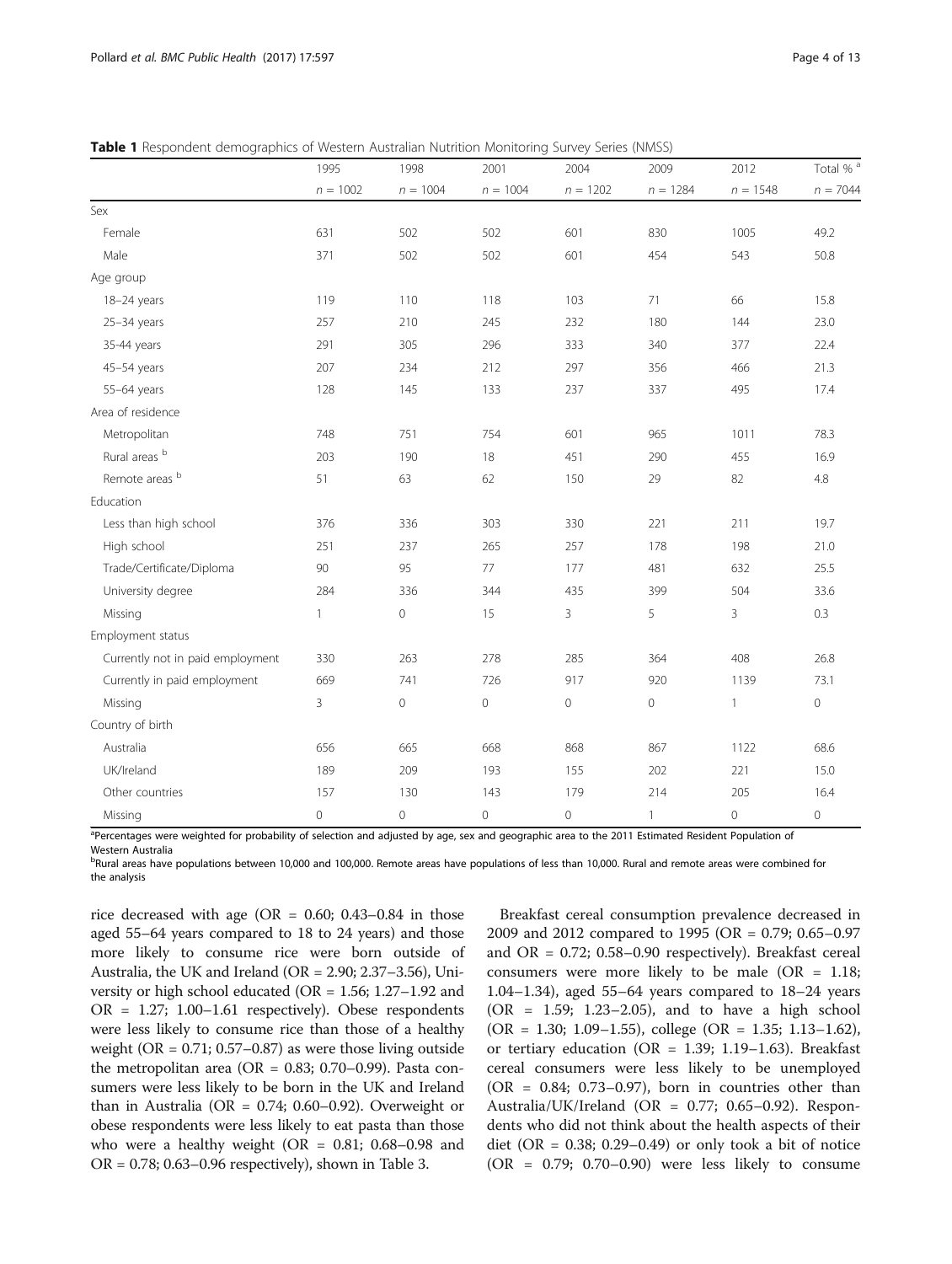<span id="page-4-0"></span>Table 2 Cereal foods consumed by Western Australian adults, Western Australian Nutrition Monitoring Survey Series (NMSS)

|                                                                                                                                                     | 1995 % [CI]      | 1998 % [CI]         | 2001 % [CI]      | 2004 % [CI]       | 2009 % [CI]        | 2012 % [CI]        | $p$ value <sup><math>t</math></sup> |
|-----------------------------------------------------------------------------------------------------------------------------------------------------|------------------|---------------------|------------------|-------------------|--------------------|--------------------|-------------------------------------|
| Proportion consuming                                                                                                                                |                  |                     |                  |                   |                    |                    |                                     |
| Bread $(n = 7040)$                                                                                                                                  | 88.4 [86.1,90.3] | 87.2 [84.7,89.4]    | 82.9 [80.2,85.3] | 78.5 [75.6,81.2]  | 75.9 [72.8,78.7]   | 70.4 [67.4,73.2]   | < .001                              |
| Breakfast cereal ( $n = 7043$ )                                                                                                                     | 51.9 [48.4,55.3] | 46.7 [43.4,50.0]    | 48 [44.6,51.4]   | 50.5 [47.1,53.9]  | 50.6 [47.3,53.9]   | 51.2 [48.0,54.3]   | .36                                 |
| Rice $(n = 7037)$                                                                                                                                   | 22.7 [19.8,25.8] | 21.3 [18.7,24.2]    | 22.0 [19.3,24.9] | 25.2 [22.3,28.4]  | 27.5 [24.5,30.7]   | 25.7 [23.1,28.6]   | .02                                 |
| Bread substitute ( $n = 7042$ )                                                                                                                     | 21.6 [18.9,24.5] | 21.1 [18.5,23.8]    | 20.4 [17.9,23.1] | 24.1 [21.4,27.1]  | 21.7 [19.2,24.5]   | 21.7 [19.1,24.5]   | .64                                 |
| Pasta ( $n = 7038$ )                                                                                                                                | 19 [16.5,21.7]   | 22.5 [19.9,25.5]    | 25.2 [22.3,28.3] | 22.1 [19.4,25.1]  | 20.3 [17.8,23.0]   | 19.1 [16.7,21.8]   | .03                                 |
| Main type of bread (consumers only, $n = 5589$ )                                                                                                    |                  |                     |                  |                   |                    |                    | < .001                              |
| White                                                                                                                                               | 42.4 [38.8,46.1] | 46.9 [43.3,50.4]    | 58 [54.4,61.5]   | 47.9 [44.1,51.7]  | 30.3 [27.0,33.9]   | 31.5 [28.1,35.1]   |                                     |
| Brown or wholemeal                                                                                                                                  | 28.9 [25.7,32.3] | 23.4 [20.7,26.4]    | 15.7 [13.4,18.3] | 22.9 [19.9,26.2]  | 26.4 [23.3,29.8]   | 24.2 [21.1,27.6]   |                                     |
| Multigrain or whole-grain                                                                                                                           | 17.1 [14.5,20.0] | 18.6 [16.1,21.4]    | 11.9 [9.8,14.4]  | 19.3 [16.5,22.4]  | 36.7 [33.1,40.4]   | 35.1 [31.6,38.8]   |                                     |
| White with extra fibre                                                                                                                              | 8.8 [7.0,11.1]   | 8.7 [6.9,10.9]      | 8.4 [6.6,10.7]   | 5.6 [4.0,7.8]     | $2.7$ [1.8,3.9]    | $6.0$ [4.6,7.8]    |                                     |
| Other                                                                                                                                               | 2.8 [1.9,4.2]    | $2.4$ [1.6,3.6]     | $6.1$ [4.6,8.0]  | 4.3 [3.1,6.2]     | 3.9 [2.8,5.5]      | 3.2 [2.2,4.7]      |                                     |
| Type of rice consumed (consumers only, $n = 1511$ )                                                                                                 |                  |                     |                  |                   |                    |                    | .46                                 |
| White                                                                                                                                               | 87.5 [82.2,91.4] | 87.3 [82.0,91.2]    | 85.7 [79.4,90.4] | 88.2 [82.6,92.2]  | 89.9 [86.0,92.8]   | 85.3 [80.5,89.1]   |                                     |
| Brown                                                                                                                                               | 12.5 [8.6,17.8]  | $11.5$ [7.7,16.7]   | 11.7 [7.5,17.7]  | 10.5 [6.7,15.9]   | 8.3 [5.7,12.0]     | 13.2 [9.6,17.8]    |                                     |
| Both                                                                                                                                                | $\Omega$         | $1.2$ [0.4,3.8]     | 2.6 [1.0,6.4]    | $1.3$ [0.4,4.3]   | $1.8$ [0.9,3.8]    | $1.5$ [0.7,3.4]    |                                     |
| Type of pasta consumed (consumers only, $n = 1382$ )                                                                                                |                  |                     |                  |                   |                    |                    | .48                                 |
| Regular                                                                                                                                             | 91.9 [86.8,95.2] | 91.7 [87.0,94.8]    | 95.3 [91.8,97.4] | 96.5 [92.2,98.5]  | 92.7 [88.0,95.6]   | 90.7 [86.3,93.8]   |                                     |
| Wholemeal                                                                                                                                           | $6.5$ [3.7,11.2] | 7.3 [4.4,11.9]      | $3.2$ [1.6,6.4]  | $3.3$ [1.3,7.7]   | $6.4$ [3.6,10.9]   | 7.8 [4.9,12.1]     |                                     |
| Both                                                                                                                                                | 1.6 [0.4,5.7]    | 1 [0.2, 3.8]        | $1.4$ [0.5,4.0]  | $0.2$ [0.0,1.5]   | 1 [0.2, 4.0]       | $1.5$ [0.6,3.6]    |                                     |
| Proportion consuming whole-grain cereals (brown bread, wholemeal bread, multigrain bread, whole-grain bread, brown rice, wholemeal pasta, n = 7044) |                  |                     |                  |                   |                    |                    |                                     |
| No whole-grain cereals                                                                                                                              | 51.1 [47.6,54.5] | 54.6 [51.3,57.9]    | 65.6 [62.3,68.6] | 53.0 [49.6,56.3]  | 38.2 [35.0,41.6]   | 37.2 [44.6,47.5]   | < 0.001                             |
| Any whole-grain cereals                                                                                                                             | 42.5 [39.1,45.9] | 39.0 [35.8,42.2]    | 25.6 [22.8,28.5] | 34.4 [31.3, 37.6] | 49.9 [42.6, 48.9]  | 45.7 [42.6, 48.9]  |                                     |
| Missing data                                                                                                                                        | $6.4$ [5.8,8.2]  | 6.4 [4.9,8.3]       | 8.9 [7.1,11.0]   | 12.7 [10.6,15.0]  | 11.9 [10.0,14.0]   | 17.1 [14.8,19.6]   |                                     |
| Amount consumed (among consumers) <sup>a</sup>                                                                                                      |                  |                     |                  |                   |                    |                    |                                     |
| Bread (slices), $n = 5590$                                                                                                                          | $4.1$ [3.7,4.4]  | $4.1$ [4,4.3]       | 3.2 [3,3.4]      | 3.1 [3,3.2]       | $3.5$ $[2.1, 4.8]$ | $2.4$ [2.3,2.5]    | < .001                              |
| Bread substitute (serve), $n = 1600$                                                                                                                | $2.4$ [2.0,2.7]  | $2.7$ [ $2.2,3.2$ ] | 3.2 [2.7,3.6]    | 3.6 [2.9,4.3]     | 3.7 [2.9,4.5]      | 3.6 [3.0,4.3]      | < .001                              |
| Rice (cups), $n = 1768$                                                                                                                             | $1.5$ [1.3,1.6]  | $1.4$ [1.3,1.5]     | $1.4$ [1.3,1.5]  | $1.3$ [1.2,1.5]   | $1.1$ $[1.0, 1.2]$ | $1.1$ $[1.0, 1.2]$ | < .001                              |
| Pasta (cups), $n = 1439$                                                                                                                            | $1.5$ [1.4,1.7]  | $1.5$ [1.4,1.7]     | $1.8$ [1.6,2.0]  | $1.4$ [1.3,1.6]   | $1.3$ [1.2,1.4]    | $1.3$ [1.2,1.4]    | < .001                              |
| Cereal (cups), $n = 3552$                                                                                                                           | $1.9$ [1.8,2.1]  | 1.9 [1.8,2]         | $2.1$ [1.9,2.3]  | 2.0 [1.8,2.2]     | $1.8$ [1.7,2]      | $1.8$ [1.7,1.9]    | .07                                 |
|                                                                                                                                                     |                  |                     |                  |                   |                    |                    |                                     |

Results are survey design-based percentage and except<sup>a</sup> in which results are mean.  $\frac{b}{p}$  values were derived from survey design-based Pearson chi square test for comparisons for difference in prevalence, and Bonferroni test for difference in mean. "NA" data were not available. Among bread consumers, the median serve of bread consumed was 2 serves [interquartile range 2–4], with 2 [[2](#page-11-0), [3](#page-11-0)] of female, and 3 [\[2](#page-11-0)–[4](#page-11-0)] of male. Among bread substitute consumers, the median serve of bread consumed was 2 serves [interquartile range 2–4], and the same with male and female

breakfast cereal than those who paid a lot attention, shown in Table [3.](#page-5-0)

Whole-grain consumption prevalence decreased between 1998 and 2004 compared to 1995 (OR = 0.81; 0.66–0.99, OR = 0.44; 0.35–0.54, and OR = 0.69; 0.56– 0.86 respectively) and increased in 2009 (OR = 1.27; 1.02–1.58). Whole-grain consumers were more likely to be older (45–54 years OR = 1.32; 1.01–1.72 and 55 to 64 years OR = 1.74; 1.33–2.28 compared to 18–24 years), to have a college or tertiary education ( $OR = 1.23$ ; 1.01– 1.50 and OR = 1.67; 1.41–1.98 respectively), and pay a lot of attention to the health aspect of their diet (compared to those who did not think about a healthful diet

 $(OR = 0.33; 0.25-0.45)$  or those who only took a bit of notice (OR =  $0.54$ ;  $0.47-0.61$ )), shown in Table [3.](#page-5-0)

## Knowledge of dietary recommendations for cereal foods

The proportion of respondents correctly identifying the number of servings of cereal foods recommended per day decreased over time, from 26% in 1995 to only 6.3% in 2012 ( $p < .001$ ), shown in Table [4](#page-6-0).

Logistic regression models showed the proportion correctly identifying the recommended number of cereal foods servings decreased from 2004 (Relative Risk Ratio  $(RRR) = 0.46$ ; 0.35–0.60 in 2004, RRR = 0.37; 0.28–0.48 in 2009, and RRR = 0.20; 0.15–0.27 in 2012) compared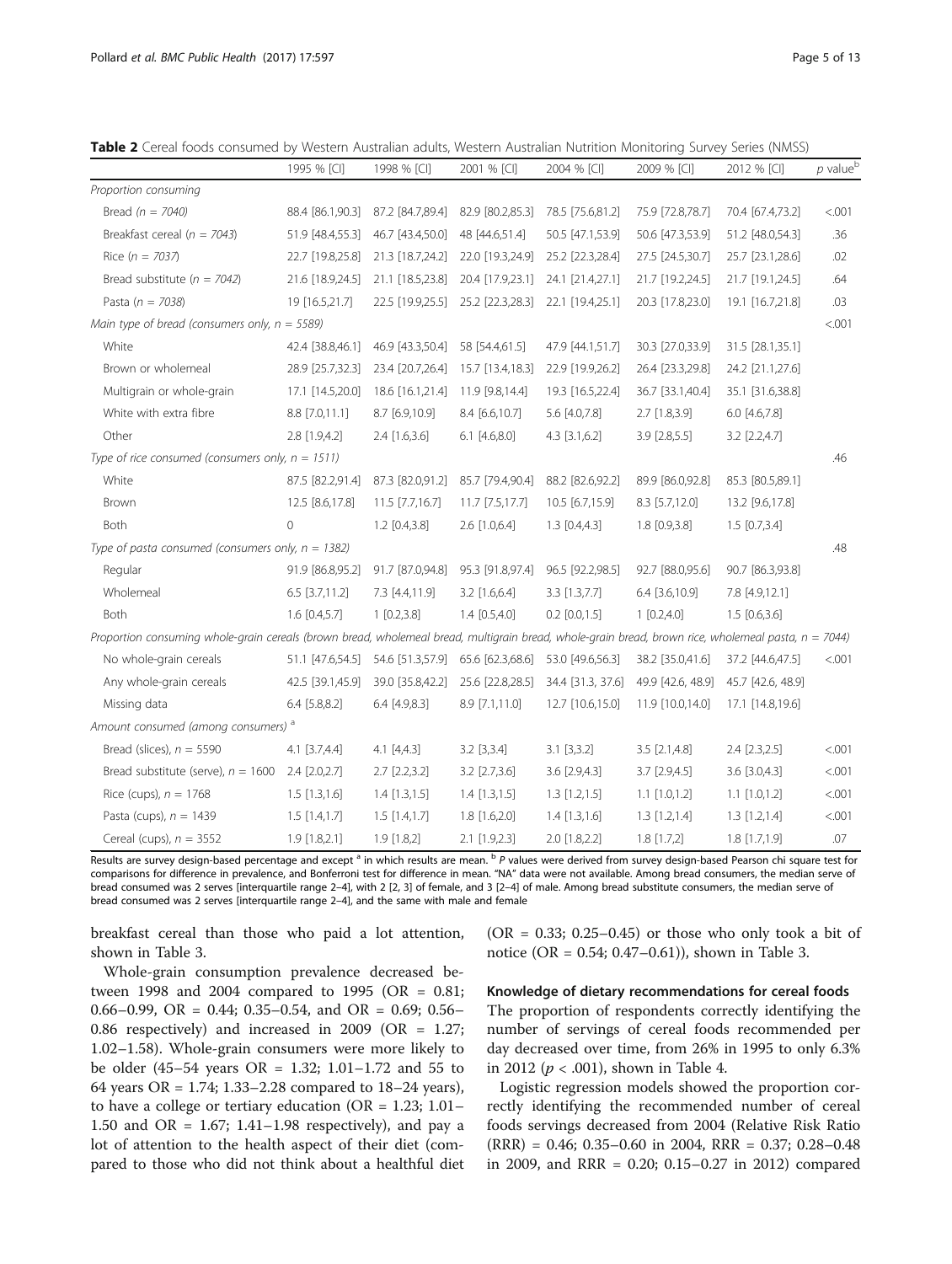| Consumed on the<br>day prior                     | Bread and alternatives<br>$(n = 7040)$ | Rice<br>$(n = 6629)$               | Pasta<br>$(n = 6654)$            | Breakfast cereal<br>$(n = 7009)$   | Whole-grain<br>versions ( $n = 6178$ ) |
|--------------------------------------------------|----------------------------------------|------------------------------------|----------------------------------|------------------------------------|----------------------------------------|
|                                                  | OR [95% CI]                            | OR [95% CI]                        | OR [95% CI]                      | OR [95% CI]                        | OR [95% CI]                            |
| Year of survey                                   |                                        |                                    |                                  |                                    |                                        |
| 1995                                             | 1.00                                   | 1.00                               | 1.00                             | 1.00                               | 1.00                                   |
| 1998                                             | $0.86$ [0.64,1.16]                     | 0.90 [0.70,1.17]                   | 1.22 [0.95,1.56]                 | $0.77$ [0.64,0.94] <sup>a</sup>    | $0.81$ [0.66,0.99] <sup>a</sup>        |
| 2001                                             | $0.61$ [0.46,0.81] <sup>c</sup>        | $0.90$ $[0.69, 1.17]$              | 1.41 $[1.10, 1.81]$ <sup>b</sup> | $0.82$ [0.67,1.01]                 | 0.44 $[0.35, 0.54]$ <sup>c</sup>       |
| 2004                                             | $0.46$ [0.35,0.60] <sup>c</sup>        | 1.01 [0.85,1.43]                   | 1.20 [0.93,1.55]                 | 0.86 [0.71,1.06]                   | $0.69$ [0.56,0.86] <sup>c</sup>        |
| 2009                                             | 0.42 $[0.32, 0.54]$ <sup>c</sup>       | 1.27 [0.97,1.65]                   | 1.02 [0.79,1.32]                 | $0.79$ $[0.65, 0.97]$ <sup>a</sup> | $1.27$ $[1.02, 1.58]$ <sup>a</sup>     |
| 2012                                             | $0.31$ $[0.24, 0.40]$ <sup>c</sup>     | 1.17 [0.90,1.52]                   | 0.99 [0.76,1.27]                 | $0.72$ [0.58,0.90] <sup>b</sup>    | 1.14 [0.91,1.41]                       |
| Sex                                              |                                        |                                    |                                  |                                    |                                        |
| Female                                           | 1.00                                   |                                    |                                  | 1.00                               |                                        |
| Male                                             | 1.44 $[1.23, 1.68]$ <sup>c</sup>       |                                    |                                  | 1.18 [1.04,1.34] <sup>a</sup>      |                                        |
| Age (years)                                      |                                        |                                    |                                  |                                    |                                        |
| $18 - 24$                                        |                                        | 1.00                               |                                  | 1.00                               | 1.00                                   |
| $25 - 34$                                        |                                        | 0.95 [0.70,1.30]                   |                                  | 1.02 [0.80,1.30]                   | 1.03 [0.79,1.35]                       |
| $35 - 44$                                        |                                        | 0.81 [0.61,1.09]                   |                                  | 0.97 [0.77,1.23]                   | 1.05 [0.82,1.36]                       |
| $45 - 54$                                        |                                        | $0.85$ [0.62,1.15]                 |                                  | 1.13 [0.89,1.45]                   | $1.32$ [1.01,1.72] <sup>a</sup>        |
| $55 - 64$                                        |                                        | $0.60$ [0.43,0.84] <sup>c</sup>    |                                  | 1.59 $[1.23, 2.05]$ <sup>c</sup>   | $1.74$ [1.33,2.28] <sup>c</sup>        |
| Education                                        |                                        |                                    |                                  |                                    |                                        |
| Less than high school                            |                                        | 1.00                               |                                  | 1.00                               | 1.00                                   |
| High school                                      |                                        | 1.27 [1.00,1.61] <sup>a</sup>      |                                  | 1.30 $[1.09, 1.55]$ <sup>b</sup>   | 1.19 [0.97,1.45]                       |
| TAFE/Certificate/Diploma                         |                                        | 1.07 [0.83,1.36]                   |                                  | 1.35 $[1.13, 1.62]$ <sup>c</sup>   | 1.23 [1.01,1.50] <sup>a</sup>          |
| University Degree                                |                                        | 1.56 $[1.27, 1.92]$ <sup>c</sup>   |                                  | 1.39 $[1.19, 1.63]$ <sup>c</sup>   | 1.67 $[1.41, 1.98]$ <sup>c</sup>       |
| Currently in paid employment                     |                                        |                                    |                                  |                                    |                                        |
| No                                               |                                        |                                    |                                  | 1.00                               |                                        |
| Yes                                              |                                        |                                    |                                  | $0.84$ [0.73,0.97] <sup>a</sup>    |                                        |
| Country of birth                                 |                                        |                                    |                                  |                                    |                                        |
| Australia                                        |                                        | 1.00                               | 1.00                             | 1.00                               |                                        |
| UK/Ireland                                       |                                        | 1.00 [0.81,1.23]                   | $0.74$ [0.60,0.92] <sup>b</sup>  | 1.10 [0.94,1.29]                   |                                        |
| Other countries                                  |                                        | 2.90 [2.37,3.56] <sup>c</sup>      | 0.91 [0.73,1.14]                 | $0.77$ [0.65,0.92] <sup>b</sup>    |                                        |
| Residential area                                 |                                        |                                    |                                  |                                    |                                        |
| Metropolitan                                     |                                        | 1.00                               |                                  |                                    |                                        |
| Rest of the state                                |                                        | $0.83$ [0.70,0.99] <sup>a</sup>    |                                  |                                    |                                        |
| <b>BMI</b> category                              |                                        |                                    |                                  |                                    |                                        |
| Normal weight or under                           |                                        | 1.00                               | 1.00                             |                                    |                                        |
| Overweight                                       |                                        | 1.01 [0.84,1.21]                   | $0.81$ [0.68,0.98] <sup>a</sup>  |                                    |                                        |
| Obese                                            |                                        | $0.71$ $[0.57, 0.87]$ <sup>c</sup> | $0.78$ [0.63,0.96] <sup>a</sup>  |                                    |                                        |
| Level of attention paid to health aspect of diet |                                        |                                    |                                  |                                    |                                        |
| Pay a lot of attention                           |                                        |                                    |                                  | 1.00                               | 1.00                                   |
| Take a bit of notice                             |                                        |                                    |                                  | $0.79$ $[0.70, 0.90]$ <sup>c</sup> | $0.54$ [0.47,0.61] <sup>c</sup>        |
| Don't think about                                |                                        |                                    |                                  | $0.38$ [0.29,0.49] <sup>c</sup>    | $0.33$ [0.25,0.45] <sup>c</sup>        |

<span id="page-5-0"></span>Table 3 Factors associated with self-reported cereal food consumption (bread and alternatives, rice, pasta, breakfast cereal, wholegrain versions) on day prior to survey, Western Australian Nutrition Monitoring Survey Series (NMSS)

Results are odds ratio (OR) from binary logistic regressions. <sup>a</sup>  $p < .05$ ; <sup>b</sup>  $p < .01$ ; <sup>c</sup>  $p < .001$ . Full models include the following variables: survey years, age group, sex, education level, household income, employment status, country of birth, residential area, BMI categories, and how they felt about health aspect of their diet. Variables with p value < .05 were retained in the final models and reported in the table with the exception of survey year which remained in final models regardless its significant level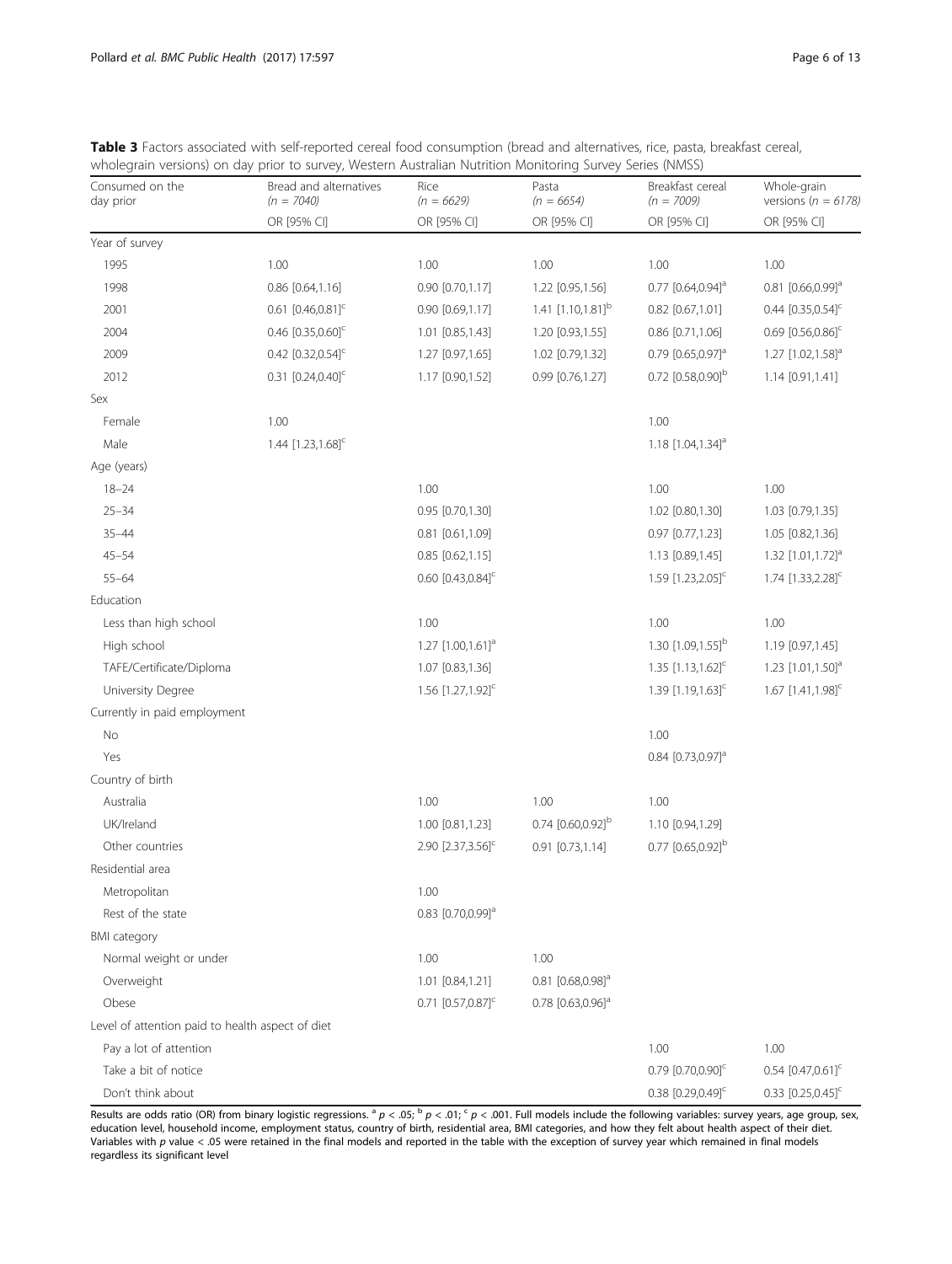<span id="page-6-0"></span>Table 4 Attitudes and knowledge towards consumption of cereal food, Western Australian Nutrition Monitoring Survey Series (NMSS)

|                                                                                                                             | 1995 % [CI]                                                                                                | 1998 % [CI]                                       | 2001 % [CI]      | 2004 % [CI]                                        | 2009 % [CI]                                                         | 2012 % [CI]      | $p$ value |  |
|-----------------------------------------------------------------------------------------------------------------------------|------------------------------------------------------------------------------------------------------------|---------------------------------------------------|------------------|----------------------------------------------------|---------------------------------------------------------------------|------------------|-----------|--|
| Best describes you towards the amount of cereal foods you ate ( $n = 7032$ )                                                |                                                                                                            |                                                   |                  |                                                    |                                                                     |                  | < 0.001   |  |
| Currently trying to increase                                                                                                | 17.4 [14.9,20.2]                                                                                           | 13.2 [11.1,15.6]                                  | 10.7 [8.8,12.9]  | 8.7 [6.9,10.8]                                     | $7.1$ [5.7,9.0]                                                     | 8.8 [7.1,10.9]   |           |  |
| Thinking about trying to increase                                                                                           | 7.8 [6.2,9.7]                                                                                              | $9.2$ [7.5,11.2]                                  | 7.6 [5.8,9.8]    | $4.6$ [3.4,6.3]                                    | $5.3$ [4.1,6.7]                                                     | 7.6 [6.1,9.5]    |           |  |
| Not thinking about/already eat enough 74.9 [71.8,77.8] 77.6 [74.8,80.3] 81.8 [78.9,84.3]                                    |                                                                                                            |                                                   |                  | 86.7 [84.2,88.8]                                   | 87.6 [85.4,89.5]                                                    | 83.6 [81.0,85.9] |           |  |
| In the past 12 months have you tried to change the amount of cereal food you eat ( $n = 7037$ )                             |                                                                                                            |                                                   |                  |                                                    |                                                                     |                  | < 0.001   |  |
| Tried to increase amount I eat                                                                                              |                                                                                                            | 25.4 [22.5,28.5] 22.3 [19.7,25.2]                 | 19.8 [17.3,22.7] | 12.4 [10.3,14.8]                                   | 11.9 [9.9,14.4]                                                     | 11.3 [9.5,13.5]  |           |  |
| Tried to decrease amount I eat                                                                                              | $4.3$ [3.2,5.9]                                                                                            | $4.7$ [3.4,6.5]                                   | $7.8$ [6.2,9.7]  | 16.3 [14.0,18.8]                                   | 14.7 [12.6,17.2]                                                    | 21.7 [19.1,24.5] |           |  |
| Not tried to change                                                                                                         | 70.3 [67.1,73.4] 73 [69.9,75.9]                                                                            |                                                   |                  | 72.4 [69.3,75.3] 71.4 [68.3,74.3] 73.3 [70.3,76.2] |                                                                     | 67.0 [63.9,69.9] |           |  |
| What do you think is the recommended minimum number of serves of cereal foods that should be eaten each day? ( $n = 7038$ ) |                                                                                                            |                                                   |                  |                                                    |                                                                     |                  | < 0.001   |  |
| 0 serve                                                                                                                     | $0.3$ [0.1,1.0]                                                                                            | $\circ$                                           | $\Omega$         | $0.1$ $[0.0, 0.8]$                                 | $0.9$ [0.5,1.7]                                                     | $0.9$ [0.4,2.1]  |           |  |
| 1 serve                                                                                                                     |                                                                                                            | 19.8 [17.2,22.7] 17.1 [14.7,19.9]                 | 21.3 [18.7,24.3] | 19.0 [16.5,21.8]                                   | 26.4 [23.5,29.5]                                                    | 33.1 [30.2,36.1] |           |  |
| 2 serves                                                                                                                    | 23.7 [20.8.26.9]                                                                                           | 25.0 [22.2,28.0]                                  |                  | 23.4 [20.7,26.4] 31.4 [28.3,34.6]                  | 26.8 [24.0,29.7]                                                    | 29.0 [26.2,31.9] |           |  |
| 3 serves                                                                                                                    | 19.8 [17.3,22.6]                                                                                           | 20.7 [18.2,23.5]                                  | 21.3 [18.6,24.1] | 17.7 [15.3,20.5]                                   | 17.9 [15.4,20.6]                                                    | 13.4 [11.4,15.7] |           |  |
| 4 serves <sup>a</sup>                                                                                                       |                                                                                                            | 12.6 [10.5,15.1] 13.7 [11.6,16.1] 11.4 [9.4,13.8] |                  | $6.1$ [4.6,8.0]                                    | $6.3$ [4.9,8.1]                                                     | $4.1$ [3.0,5.5]  |           |  |
| 5 or more serves                                                                                                            |                                                                                                            | 13.4 [11.2,16.0] 15.4 [13.2,18.0] 11.6 [9.5,14.0] |                  | 7.0 [5.4,9.0]                                      | $4.7$ [3.6,6.3]                                                     | $2.2$ [1.6,3.2]  |           |  |
|                                                                                                                             | Which types of cereal foods have you tried to increase? - Among those who said they had tried to increase. |                                                   |                  |                                                    |                                                                     |                  |           |  |
| Breakfast cereal ( $n = 1140$ )                                                                                             | 61.2 [55.1.67.1]                                                                                           | 58.3 [51.4,64.8]                                  |                  |                                                    | 72.7 [65.9,78.6] 80.1 [72.3,86.1] 63.1 [54.2,71.3] 58.6 [49.6,67.0] |                  | .002      |  |
| Pasta ( $n = 1143$ )                                                                                                        | 54.5 [48.2.60.6]                                                                                           | 52.5 [45.7,59.1]                                  |                  | 40.6 [33.7,47.9] 32.1 [24.2,41.3]                  | 22.3 [15.6,30.9]                                                    | 16.5 [10.9.24.2] | < 0.001   |  |
| Rice $(n = 1142)$                                                                                                           | 54.1 [47.8,60.2]                                                                                           | 47.6 [41.0,54.4]                                  | 44.1 [37.0,51.5] | 40.4 [32.0,49.4]                                   | 33.1 [25.0,42.3]                                                    | 29.0 [21.8,37.4] | < 0.001   |  |
| Bread $(n = 1141)$                                                                                                          | 20.3 [15.8,25.7]                                                                                           | 31 [25.0,37.6]                                    |                  |                                                    | 26.7 [20.7,33.8] 19.0 [12.8,27.4] 16.8 [10.5,25.9] 15.1 [9.7,22.6]  |                  | .01       |  |

Results are survey design-based percentage and p values were derived from survey design-based Pearson chi square test

The minimum number of serves recommended in the Australian Guide to Healthy Eating was four per day(8)

to 1995, Table [5](#page-7-0). The odds of correctly identifying the recommended number of cereal food servings were lower among males (RRR = 0.77; 0.65–0.99), people over 35 years of age (35–44 years RRR = 0.76; 0.58–0.91, 45–54 years RRR = 0.66; 0.49–0.87 and RRR = 0.53; 0.39–0.73 respectively) and respondents who did not think about the health aspects of their diet ( $RRR = 0.49$ ; 0.34–0.71). Respondents who held a university degree were twice as likely to correctly identify cereal recommendations than those who had less than high school education (RRR = 1.98; 1.60–2.44).

#### Barriers and promoters of cereal food consumption

The proportion of respondents not thinking about increasing the amount of cereal foods they ate, increased from 74.9% in 1995 to 83.6% in 2012 ( $p < .001$ ), see Table 4. The main reasons respondents said they would increase their cereal food intake were to improve their general health (30.7%), or 'weight or diet-related' (24.0%), shown in Table [6.](#page-8-0) The main barriers to increasing consumption were 'not liking cereals or not interested' (9.8%), 'no time for breakfast' (5.4%) or 'not liking eating in the morning or breakfast' (5.3%).

The proportion who had tried to decrease the amount of cereal foods they ate increased from 4.3% in 1995 to 21.7% in 2012 ( $p < .001$ ). Most respondents had not tried to change their cereal intake in the past year and of those who had tried to increase cereals, most had tried to increase breakfast cereal intake (58.6% to 80.1%). The proportion who tried to increase the amount of pasta they ate in 2012 was less than in 1995 (16.5% compared to 54.5%,  $(p < .001)$ ).

## Factors associated with attempts to change cereal foods intake

Multinomial logistic regressions showed that respondents were 11 times more likely in 2012 to have tried to decrease their cereal food intake compared to 1995 (RRR = 10.88; 6.81–17.4), see Table [7.](#page-9-0) Overweight and obese respondents were more likely to have tried to increased their cereal intake in the last 12 months compared to those of a healthy weight (RRR = 1.65; 1.22– 2.24 and  $RRR = 1.88$ ; 1.35–2.63 respectively) as were those who identify the correct number of cereal serves  $((RRR = 1.56; 1.09–2.23)$ . Males  $(RRR = 0.46; 0.35–0.60)$ , older respondents (aged 55–64 years and 45–54 years, RRR = 0.55; 0.33–0.93 and RRR = 0.61; 0.38–1.00 compared to those 18–25 years respectively) were likely to have tried to decreased their cereal intake in the last 12 month. Respondents who did not pay attention to the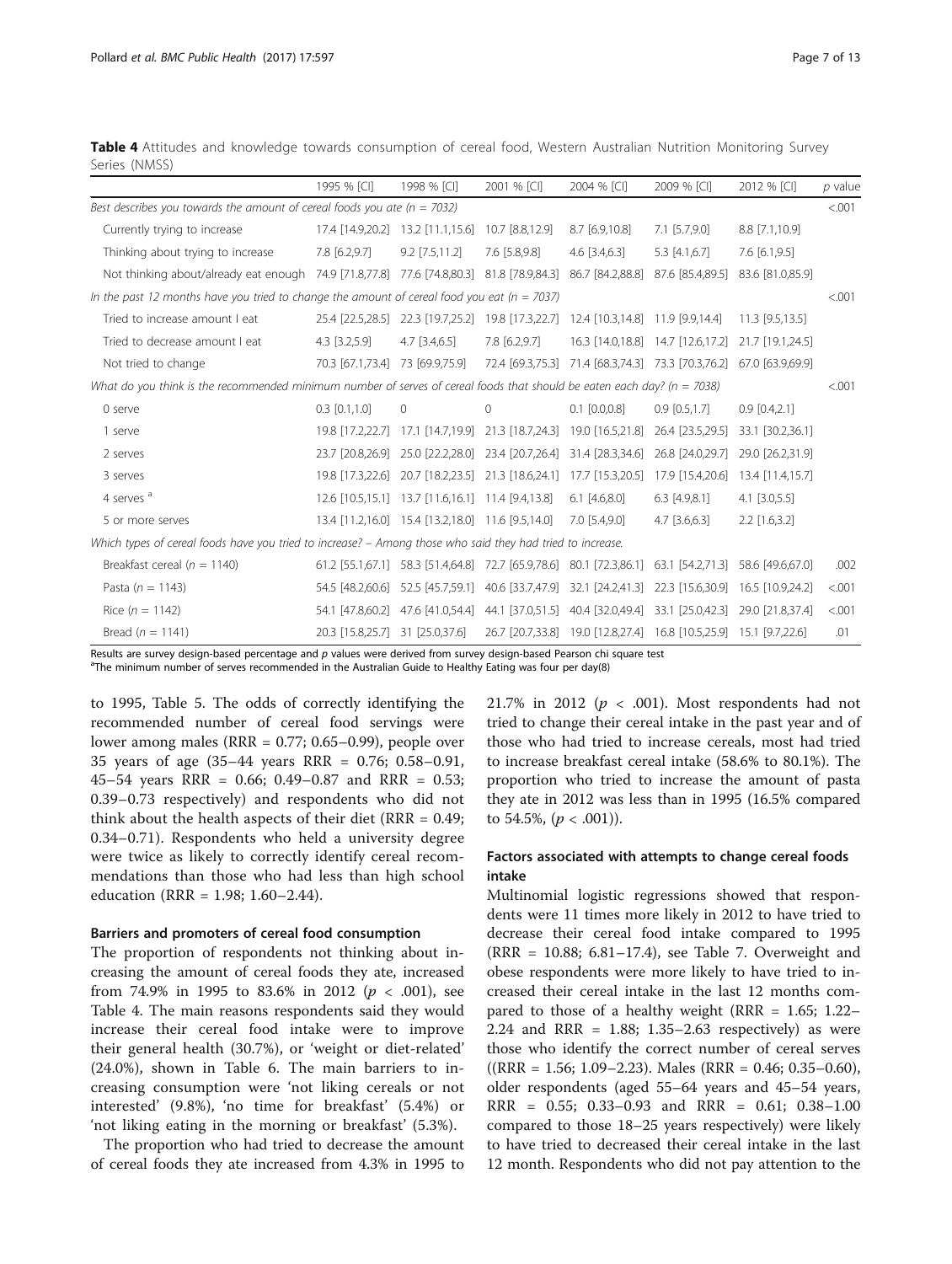<span id="page-7-0"></span>Table 5 Factors associated with correctly identifying the recommended number of servings of cereal foods per day, Western Australian Nutrition Monitoring Survey Series (NMSS)

|                                                  | Knowledge of recommended<br>cereal intake (≥4 servings<br>versus less than 4 servings) |
|--------------------------------------------------|----------------------------------------------------------------------------------------|
|                                                  | OR [95% CI]                                                                            |
| Year of survey                                   |                                                                                        |
| 1995                                             | 1.00                                                                                   |
| 1998                                             | 1.18 [0.94,1.47]                                                                       |
| 2001                                             | $0.83$ [0.66,1.05]                                                                     |
| 2004                                             | 0.46 $[0.35, 0.60]$ <sup>c</sup>                                                       |
| 2009                                             | $0.37$ [0.28,0.48] <sup>c</sup>                                                        |
| 2012                                             | $0.20$ [0.15,0.27] <sup>c</sup>                                                        |
| Sex                                              |                                                                                        |
| Female                                           | 1.00                                                                                   |
| Male                                             | $0.77$ [0.65,0.91] <sup>b</sup>                                                        |
| Age (years)                                      |                                                                                        |
| $18 - 24$                                        | 1.00                                                                                   |
| $25 - 34$                                        | 0.81 [0.62,1.07]                                                                       |
| $35 - 44$                                        | $0.76$ [0.58,0.99] <sup>a</sup>                                                        |
| $45 - 54$                                        | 0.66 [0.49,0.87] <sup>b</sup>                                                          |
| $55 - 64$                                        | $0.53$ [0.39,0.73] <sup>c</sup>                                                        |
| Education                                        |                                                                                        |
| Less than high school                            | 1.00                                                                                   |
| High school                                      | 1.50 [1.19,1.89] <sup>c</sup>                                                          |
| Trade/Certificate/Diploma                        | 1.18 [0.89,1.55]                                                                       |
| University degree                                | $1.98$ [1.60,2.44] <sup>c</sup>                                                        |
| Level of attention paid to health aspect of diet |                                                                                        |
| Pay a lot of attention                           | 1.00                                                                                   |
| Take a bit of notice                             | $0.87$ [0.73,1.04]                                                                     |
| Don't think about                                | $0.49$ $[0.34, 0.71]$ <sup>c</sup>                                                     |

Results are odds ratio (OR) and 95% confidence interval, derived from a binary logistic regression under survey module. Only variables with  $p < .05$  from overall Wald test after regression were retained in the final model and reported

 ${}^{a}p < .05$ 

 $^{\rm b}p < .01$ 

 ${}^c p < .001$ 

health aspects of the food they eat and those that only took a bit of notice were more likely to have tried to increase their cereal food intake in the previous 12 months (RRR = 0.43; 0.22–0.84 and RRR = 0.55; 0.42–0.71 respectively) but also less likely to be currently trying to eat more cereal foods ( $RRR = 0.51$ ;  $0.32-0.81$ ).

## **Discussion**

The proportion of Western Australian adults consuming cereal foods has decreased over the past two decades. The amount eaten has also decreased, yet most adults were unaware of the recommended intake and believed they were eating enough. In 2012, only 6% were able to identify the correct number of servings for cereals.

Western Australians were more likely to eat bread than any other type of cereal food although the proportion of adults eating bread declined from 88.4% in 1995 to 70.4% in 2012. A similar decline in bread consumption is evident from Australian dietary surveys using 24 h dietary recall methods, from 81% of adults consuming bread in 1995 to 65% in 2011–12 [[10](#page-11-0), [11](#page-11-0)]. The amount of bread consumed also decreased from 4.1 slices in 1995 to 2.6 slices in 2012 in the current study, compared to a decline in the national surveys from 2.7 slices (109 g) of regular bread and rolls in 1995 to 2.2 slices (88 g) in 2011/12 [\[10, 11](#page-11-0)]. While the proportion consuming bread alternatives (e.g. bread muffins, pita bread, or rice crackers) in the current study remained unchanged, the amount of these types of bread alternatives consumed increased over the two decades.

Cultural similarities and differences in bread consumption are seen when the current study findings are compared to intakes in other countries. Adult bread consumption in the UK declined in the decade preced-ing 2011 by around 12% [[30](#page-11-0)] to an average of 186 g  $/$ day [[31\]](#page-11-0), whereas in 2011 98% of the Swedish population ate bread and intake had not changed since 1989 [\[32](#page-11-0)]. Despite this, in 1992–1998 the average Swedish bread consumption of 56 g  $/$  day was less than the intake from surrounding countries Norway and Denmark (127 g / day and 142 g / day respectively) [[33\]](#page-11-0). Wheat bread intake in the United States (US) in 2003–6 NHANES accounted for 7.2% of energy intake [\[18](#page-11-0)], similar to Australian dietary surveys.

The current study found the proportion consuming breakfast cereals remained constant at about 50% with no change in the amount consumed (around two cups among those consuming) over the survey years. Australian dietary surveys also show breakfast cereal consumption has remained constant [[10](#page-11-0), [11](#page-11-0)], however, in contrast to the current study, they report increasing prevalence of ready-to-eat cereals (from 26.4% in 1995 to 34.5% in 2012) [[10, 11](#page-11-0)]. The difference in prevalence may be due to different survey methodology including the categorisation of breakfast cereals or seasonality differences. In general, UK and Scandinavian national surveys show a lower mean intake of breakfast cereals compared with Australia, an average of 26 g of breakfast cereals per day among UK adults in 2008–11 [[31\]](#page-11-0), and Norway, Sweden and Denmark averaged 21 g per day, while Swedish adults consumed 51 g per day [[33\]](#page-11-0).

The findings on cereal food consumption are policy relevant, as the Australian Government uses food consumption information to inform food fortification and regulation policy to address public health nutrition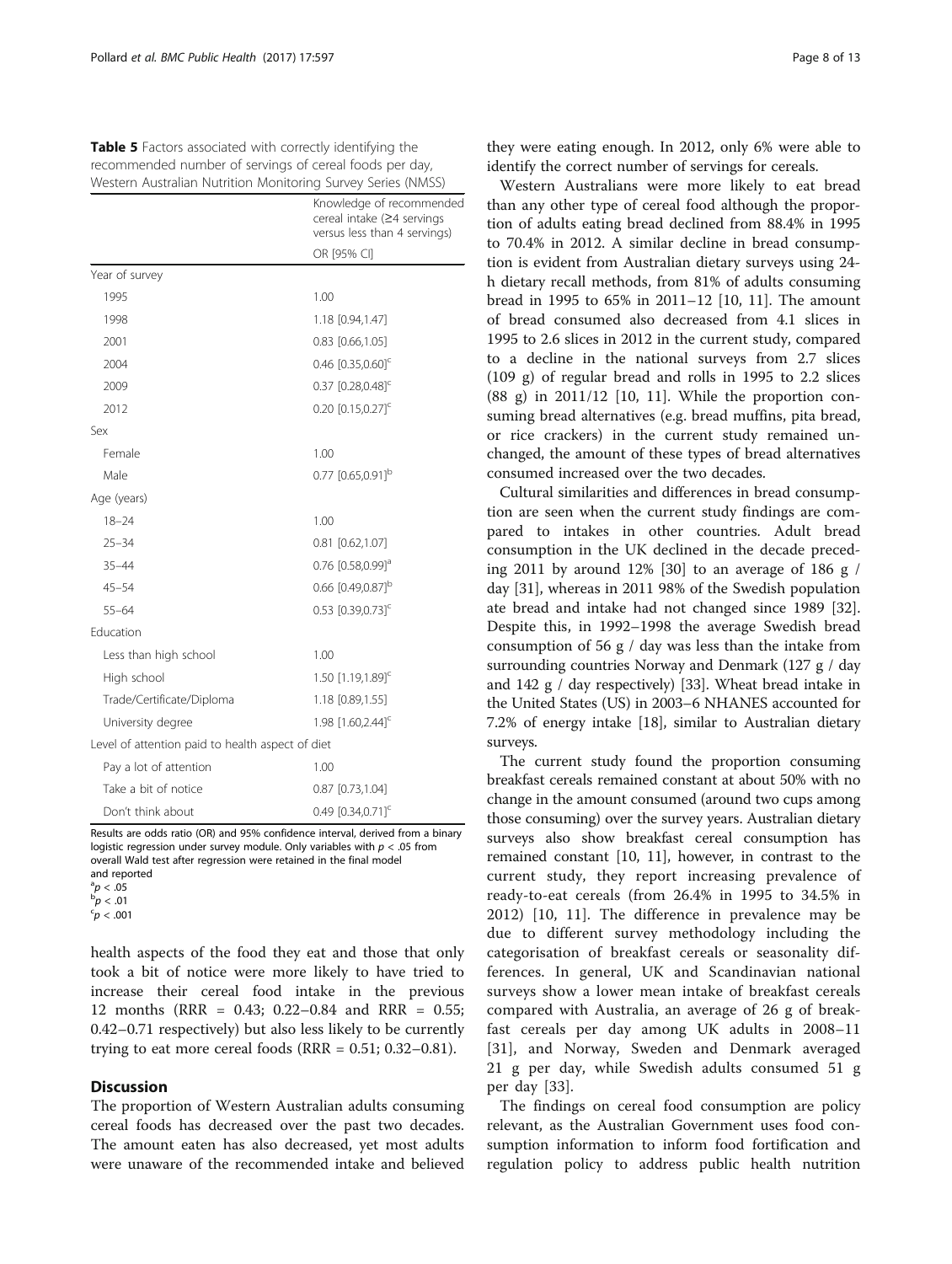<span id="page-8-0"></span>

| Table 6 Perceived promoters and barriers towards increasing consumption of cereal food, Western Australian Nutrition Monitoring |  |  |
|---------------------------------------------------------------------------------------------------------------------------------|--|--|
| Survey Series (NMSS)                                                                                                            |  |  |

| What influences you to try to eat more cereal foods? ( $n = 1642$ )<br>40.0 [31.0,49.7]<br>Improve health in general<br>41.8 [35.3,48.5]<br>27.8 [21.6,35.1]<br>32.7 [25.7,40.6]<br>30.5 [24.8,36.7]<br>26.2 [21.8,31.2]<br>30.7 [28.0,33.5]<br>.004<br>Related to weight/diet<br>11.2 [7.7,16.2]<br>6.2 [3.8,9.9]<br>5.8 [3.2,10.4]<br>7.2 [3.0,16.3]<br>41.4 [35.2,47.9]<br>28.4 [23.9,33.4]<br>24.0 [21.5,26.7]<br>< .001<br>Increase carbs/better<br>5.6 [3.2,9.6]<br>21.8 [16.0,29.0]<br>13.2 [8.9,19.2]<br>7.7 [3.8,15.0]<br>8.5 [5.8,12.3]<br>< .001<br>3.4 [1.7,6.6]<br>8.6 [7.1,10.4]<br>balance in my diet<br>To increase fibre intake<br>8.1 [5.1,12.5]<br>23.2 [17.3,30.4]<br>14.6 [9.9,20.9]<br>15.8 [10.6,22.8]<br>3.3 [1.6,6.9]<br>4.6 [2.7,7.9]<br>8.2 [6.8,9.9]<br>< .001<br>Improve fitness/<br>7.6 [4.7,12.2]<br>9.9 [6.4,15.1]<br>7.8 [4.7,12.7]<br>.004<br>$9.4$ [5.6,15.3]<br>17.1 [10.6,26.4]<br>4.4 [2.6,7.4]<br>7.5 [6.1,9.2]<br>more energy<br>Medical reasons/doctor/<br>7.8 [5.0,12.0]<br>12.4 [8.0,18.7]<br>5[2.8,8.8]<br>3.8 [1.7,8.6]<br>4.5 [2.7,7.7]<br>6.6 [4.6,9.4]<br>6.5 [5.3,7.9]<br>.02<br>dietitian advice<br>9.1 [4.8,16.5]<br>To reduce bowel problems/<br>8.1 [5.1,12.6]<br>8.4 [4.6,14.8]<br>5.2 [2.7,9.9]<br>2.1 [1.0,4.2]<br>$6.4$ [4.1,9.8]<br>5.8 [4.5,7.3]<br>.01<br>health reasons<br>5.6 [3.1,9.9]<br>< .001<br>Hungry at work/no<br>10 [6.4,15.2]<br>16.2 [11.3,22.7]<br>18.6 [12.1,27.4]<br>2.7 [1.2,6.2]<br>$1.2$ [0.5,2.6]<br>5.5 [4.4,6.8]<br>breakfast<br>Adverts/DOH campaign/<br>8.7 [5.4,13.7]<br>$6$ [2.3,15.0]<br>$1.2$ [0.4,3.1]<br>< 0.001<br>4.7 [2.5,8.6]<br>$2.5$ [1.0,6.1]<br>$0.9$ [0.4,2.1]<br>$2.7$ [2.0,3.6]<br>cooking on TV<br>Other<br>29.1 [23.5,35.4]<br>15 [10.9,20.3]<br>25.6 [19.6,32.6]<br>10.2 [5.7,17.7]<br>4.7 [2.7,8.2]<br>10.8 [7.6,15.1]<br>13.2 [11.4,15.3]<br>< .001<br>Don't know/no<br>< 0.001<br>2.9 [1.0,8.5]<br>$1.4$ [0.4,4.5]<br>$3.4$ [1.6,7.3]<br>$3.1$ [1.0,9.1]<br>12.8 [8.6,18.5]<br>14.9 [11.4,19.3]<br>9.8 [8.0,12.1]<br>particular reason<br>What are the main things that make it difficult for you to eat plenty of cereal foods? ( $n = 5842$ )<br>Don't like cereal/<br>9.1 [7.4,11.2]<br>N/A<br>< .001<br>5.8 [4.4,7.7]<br>$4.2$ [3.1,5.7]<br>13.3 [11.2,15.7]<br>10.8 [9.1,12.8]<br>9.8 [8.9,10.8]<br>not interested<br>N/A<br>No time for breakfast<br>$6.1$ [4.6,8.0]<br>11.2 [9.1,13.6]<br>8 [6.2,10.2]<br>3.4 [2.3,4.8]<br>3.6 [2.5,5.3]<br>5.4 [4.7,6.2]<br>< .001<br>N/A<br>Don't like eating in the<br>2.8 [1.8,4.1]<br>6.5 [4.9,8.5]<br>6.4 [4.9,8.3]<br>5.8 [4.4,7.5]<br>5[3.7,6.7]<br>5.3 [4.6,6.1]<br>.04<br>morning/breakfast<br>$3.5$ $[2.4,5.1]$<br>4.2 [3.0,5.8]<br>$3.7$ [2.6,5.2]<br>N/A<br>$6.8$ [5.0,9.1]<br>The time to prepare<br>5.5 [4.1,7.3]<br>$5.2$ [4.4,6.1]<br>.03<br>N/A<br>Too expensive<br>2.9 [1.7,5.0]<br>$0.5$ [0.2,1.1]<br>$\Omega$<br>$0.8$ [0.4,1.5]<br>1.8 [1.1,2.9]<br>$1.3$ [0.9,1.7]<br>< .001<br>$\circ$<br>$\Omega$<br>N/A<br>$1.9$ [1.1,3.4]<br>.005<br>The effort to prepare<br>$1.3$ [0.7,2.3]<br>$1.2$ [0.7,2.1]<br>$1.2$ [0.8,1.7]<br>Other<br>10.9 [9.0,13.1]<br>4.3 [3.2,5.8]<br>N/A<br>3.3 [2.3,4.9]<br>< .001<br>$\Omega$<br>8.7 [7.0,10.8]<br>5.8 [5.1,6.7]<br>Don't know<br>$1.5$ [0.9,2.6]<br>$1.8$ [1.1,3.1]<br>4.5 [3.2,6.3]<br>N/A<br>$2.3$ [1.5,3.5]<br>$1.2$ [0.8,2.0]<br>$2.1$ [1.7,2.5]<br>< .001<br>69.2 [66.0,72.3]<br>N/A<br>< .001<br>Nothing/already eat enough 63.6 [60.1,66.9]<br>75.0 [71.8,77.9]<br>62.9 [59.6,66.1]<br>65.8 [62.7,68.8]<br>66.3 [64.8,67.9] |  | 1995 % [95% CI] 1998 % [95% CI] 2001 % [95% CI] 2004 % [95% CI] |  | 2009 % [95% CI] | 2012 % [95% CI] Overall % [95% CI] | $P$ value |
|---------------------------------------------------------------------------------------------------------------------------------------------------------------------------------------------------------------------------------------------------------------------------------------------------------------------------------------------------------------------------------------------------------------------------------------------------------------------------------------------------------------------------------------------------------------------------------------------------------------------------------------------------------------------------------------------------------------------------------------------------------------------------------------------------------------------------------------------------------------------------------------------------------------------------------------------------------------------------------------------------------------------------------------------------------------------------------------------------------------------------------------------------------------------------------------------------------------------------------------------------------------------------------------------------------------------------------------------------------------------------------------------------------------------------------------------------------------------------------------------------------------------------------------------------------------------------------------------------------------------------------------------------------------------------------------------------------------------------------------------------------------------------------------------------------------------------------------------------------------------------------------------------------------------------------------------------------------------------------------------------------------------------------------------------------------------------------------------------------------------------------------------------------------------------------------------------------------------------------------------------------------------------------------------------------------------------------------------------------------------------------------------------------------------------------------------------------------------------------------------------------------------------------------------------------------------------------------------------------------------------------------------------------------------------------------------------------------------------------------------------------------------------------------------------------------------------------------------------------------------------------------------------------------------------------------------------------------------------------------------------------------------------------------------------------------------------------------------------------------------------------------------------------------------------------------------------------------------------------------------------------------------------------------------------------------------------------------------------------------------------------------------------------------------------------------------------------------------------------------------------------------------------------------------------|--|-----------------------------------------------------------------|--|-----------------|------------------------------------|-----------|
|                                                                                                                                                                                                                                                                                                                                                                                                                                                                                                                                                                                                                                                                                                                                                                                                                                                                                                                                                                                                                                                                                                                                                                                                                                                                                                                                                                                                                                                                                                                                                                                                                                                                                                                                                                                                                                                                                                                                                                                                                                                                                                                                                                                                                                                                                                                                                                                                                                                                                                                                                                                                                                                                                                                                                                                                                                                                                                                                                                                                                                                                                                                                                                                                                                                                                                                                                                                                                                                                                                                                                   |  |                                                                 |  |                 |                                    |           |
|                                                                                                                                                                                                                                                                                                                                                                                                                                                                                                                                                                                                                                                                                                                                                                                                                                                                                                                                                                                                                                                                                                                                                                                                                                                                                                                                                                                                                                                                                                                                                                                                                                                                                                                                                                                                                                                                                                                                                                                                                                                                                                                                                                                                                                                                                                                                                                                                                                                                                                                                                                                                                                                                                                                                                                                                                                                                                                                                                                                                                                                                                                                                                                                                                                                                                                                                                                                                                                                                                                                                                   |  |                                                                 |  |                 |                                    |           |
|                                                                                                                                                                                                                                                                                                                                                                                                                                                                                                                                                                                                                                                                                                                                                                                                                                                                                                                                                                                                                                                                                                                                                                                                                                                                                                                                                                                                                                                                                                                                                                                                                                                                                                                                                                                                                                                                                                                                                                                                                                                                                                                                                                                                                                                                                                                                                                                                                                                                                                                                                                                                                                                                                                                                                                                                                                                                                                                                                                                                                                                                                                                                                                                                                                                                                                                                                                                                                                                                                                                                                   |  |                                                                 |  |                 |                                    |           |
|                                                                                                                                                                                                                                                                                                                                                                                                                                                                                                                                                                                                                                                                                                                                                                                                                                                                                                                                                                                                                                                                                                                                                                                                                                                                                                                                                                                                                                                                                                                                                                                                                                                                                                                                                                                                                                                                                                                                                                                                                                                                                                                                                                                                                                                                                                                                                                                                                                                                                                                                                                                                                                                                                                                                                                                                                                                                                                                                                                                                                                                                                                                                                                                                                                                                                                                                                                                                                                                                                                                                                   |  |                                                                 |  |                 |                                    |           |
|                                                                                                                                                                                                                                                                                                                                                                                                                                                                                                                                                                                                                                                                                                                                                                                                                                                                                                                                                                                                                                                                                                                                                                                                                                                                                                                                                                                                                                                                                                                                                                                                                                                                                                                                                                                                                                                                                                                                                                                                                                                                                                                                                                                                                                                                                                                                                                                                                                                                                                                                                                                                                                                                                                                                                                                                                                                                                                                                                                                                                                                                                                                                                                                                                                                                                                                                                                                                                                                                                                                                                   |  |                                                                 |  |                 |                                    |           |
|                                                                                                                                                                                                                                                                                                                                                                                                                                                                                                                                                                                                                                                                                                                                                                                                                                                                                                                                                                                                                                                                                                                                                                                                                                                                                                                                                                                                                                                                                                                                                                                                                                                                                                                                                                                                                                                                                                                                                                                                                                                                                                                                                                                                                                                                                                                                                                                                                                                                                                                                                                                                                                                                                                                                                                                                                                                                                                                                                                                                                                                                                                                                                                                                                                                                                                                                                                                                                                                                                                                                                   |  |                                                                 |  |                 |                                    |           |
|                                                                                                                                                                                                                                                                                                                                                                                                                                                                                                                                                                                                                                                                                                                                                                                                                                                                                                                                                                                                                                                                                                                                                                                                                                                                                                                                                                                                                                                                                                                                                                                                                                                                                                                                                                                                                                                                                                                                                                                                                                                                                                                                                                                                                                                                                                                                                                                                                                                                                                                                                                                                                                                                                                                                                                                                                                                                                                                                                                                                                                                                                                                                                                                                                                                                                                                                                                                                                                                                                                                                                   |  |                                                                 |  |                 |                                    |           |
|                                                                                                                                                                                                                                                                                                                                                                                                                                                                                                                                                                                                                                                                                                                                                                                                                                                                                                                                                                                                                                                                                                                                                                                                                                                                                                                                                                                                                                                                                                                                                                                                                                                                                                                                                                                                                                                                                                                                                                                                                                                                                                                                                                                                                                                                                                                                                                                                                                                                                                                                                                                                                                                                                                                                                                                                                                                                                                                                                                                                                                                                                                                                                                                                                                                                                                                                                                                                                                                                                                                                                   |  |                                                                 |  |                 |                                    |           |
|                                                                                                                                                                                                                                                                                                                                                                                                                                                                                                                                                                                                                                                                                                                                                                                                                                                                                                                                                                                                                                                                                                                                                                                                                                                                                                                                                                                                                                                                                                                                                                                                                                                                                                                                                                                                                                                                                                                                                                                                                                                                                                                                                                                                                                                                                                                                                                                                                                                                                                                                                                                                                                                                                                                                                                                                                                                                                                                                                                                                                                                                                                                                                                                                                                                                                                                                                                                                                                                                                                                                                   |  |                                                                 |  |                 |                                    |           |
|                                                                                                                                                                                                                                                                                                                                                                                                                                                                                                                                                                                                                                                                                                                                                                                                                                                                                                                                                                                                                                                                                                                                                                                                                                                                                                                                                                                                                                                                                                                                                                                                                                                                                                                                                                                                                                                                                                                                                                                                                                                                                                                                                                                                                                                                                                                                                                                                                                                                                                                                                                                                                                                                                                                                                                                                                                                                                                                                                                                                                                                                                                                                                                                                                                                                                                                                                                                                                                                                                                                                                   |  |                                                                 |  |                 |                                    |           |
|                                                                                                                                                                                                                                                                                                                                                                                                                                                                                                                                                                                                                                                                                                                                                                                                                                                                                                                                                                                                                                                                                                                                                                                                                                                                                                                                                                                                                                                                                                                                                                                                                                                                                                                                                                                                                                                                                                                                                                                                                                                                                                                                                                                                                                                                                                                                                                                                                                                                                                                                                                                                                                                                                                                                                                                                                                                                                                                                                                                                                                                                                                                                                                                                                                                                                                                                                                                                                                                                                                                                                   |  |                                                                 |  |                 |                                    |           |
|                                                                                                                                                                                                                                                                                                                                                                                                                                                                                                                                                                                                                                                                                                                                                                                                                                                                                                                                                                                                                                                                                                                                                                                                                                                                                                                                                                                                                                                                                                                                                                                                                                                                                                                                                                                                                                                                                                                                                                                                                                                                                                                                                                                                                                                                                                                                                                                                                                                                                                                                                                                                                                                                                                                                                                                                                                                                                                                                                                                                                                                                                                                                                                                                                                                                                                                                                                                                                                                                                                                                                   |  |                                                                 |  |                 |                                    |           |
|                                                                                                                                                                                                                                                                                                                                                                                                                                                                                                                                                                                                                                                                                                                                                                                                                                                                                                                                                                                                                                                                                                                                                                                                                                                                                                                                                                                                                                                                                                                                                                                                                                                                                                                                                                                                                                                                                                                                                                                                                                                                                                                                                                                                                                                                                                                                                                                                                                                                                                                                                                                                                                                                                                                                                                                                                                                                                                                                                                                                                                                                                                                                                                                                                                                                                                                                                                                                                                                                                                                                                   |  |                                                                 |  |                 |                                    |           |
|                                                                                                                                                                                                                                                                                                                                                                                                                                                                                                                                                                                                                                                                                                                                                                                                                                                                                                                                                                                                                                                                                                                                                                                                                                                                                                                                                                                                                                                                                                                                                                                                                                                                                                                                                                                                                                                                                                                                                                                                                                                                                                                                                                                                                                                                                                                                                                                                                                                                                                                                                                                                                                                                                                                                                                                                                                                                                                                                                                                                                                                                                                                                                                                                                                                                                                                                                                                                                                                                                                                                                   |  |                                                                 |  |                 |                                    |           |
|                                                                                                                                                                                                                                                                                                                                                                                                                                                                                                                                                                                                                                                                                                                                                                                                                                                                                                                                                                                                                                                                                                                                                                                                                                                                                                                                                                                                                                                                                                                                                                                                                                                                                                                                                                                                                                                                                                                                                                                                                                                                                                                                                                                                                                                                                                                                                                                                                                                                                                                                                                                                                                                                                                                                                                                                                                                                                                                                                                                                                                                                                                                                                                                                                                                                                                                                                                                                                                                                                                                                                   |  |                                                                 |  |                 |                                    |           |
|                                                                                                                                                                                                                                                                                                                                                                                                                                                                                                                                                                                                                                                                                                                                                                                                                                                                                                                                                                                                                                                                                                                                                                                                                                                                                                                                                                                                                                                                                                                                                                                                                                                                                                                                                                                                                                                                                                                                                                                                                                                                                                                                                                                                                                                                                                                                                                                                                                                                                                                                                                                                                                                                                                                                                                                                                                                                                                                                                                                                                                                                                                                                                                                                                                                                                                                                                                                                                                                                                                                                                   |  |                                                                 |  |                 |                                    |           |
|                                                                                                                                                                                                                                                                                                                                                                                                                                                                                                                                                                                                                                                                                                                                                                                                                                                                                                                                                                                                                                                                                                                                                                                                                                                                                                                                                                                                                                                                                                                                                                                                                                                                                                                                                                                                                                                                                                                                                                                                                                                                                                                                                                                                                                                                                                                                                                                                                                                                                                                                                                                                                                                                                                                                                                                                                                                                                                                                                                                                                                                                                                                                                                                                                                                                                                                                                                                                                                                                                                                                                   |  |                                                                 |  |                 |                                    |           |
|                                                                                                                                                                                                                                                                                                                                                                                                                                                                                                                                                                                                                                                                                                                                                                                                                                                                                                                                                                                                                                                                                                                                                                                                                                                                                                                                                                                                                                                                                                                                                                                                                                                                                                                                                                                                                                                                                                                                                                                                                                                                                                                                                                                                                                                                                                                                                                                                                                                                                                                                                                                                                                                                                                                                                                                                                                                                                                                                                                                                                                                                                                                                                                                                                                                                                                                                                                                                                                                                                                                                                   |  |                                                                 |  |                 |                                    |           |
|                                                                                                                                                                                                                                                                                                                                                                                                                                                                                                                                                                                                                                                                                                                                                                                                                                                                                                                                                                                                                                                                                                                                                                                                                                                                                                                                                                                                                                                                                                                                                                                                                                                                                                                                                                                                                                                                                                                                                                                                                                                                                                                                                                                                                                                                                                                                                                                                                                                                                                                                                                                                                                                                                                                                                                                                                                                                                                                                                                                                                                                                                                                                                                                                                                                                                                                                                                                                                                                                                                                                                   |  |                                                                 |  |                 |                                    |           |
|                                                                                                                                                                                                                                                                                                                                                                                                                                                                                                                                                                                                                                                                                                                                                                                                                                                                                                                                                                                                                                                                                                                                                                                                                                                                                                                                                                                                                                                                                                                                                                                                                                                                                                                                                                                                                                                                                                                                                                                                                                                                                                                                                                                                                                                                                                                                                                                                                                                                                                                                                                                                                                                                                                                                                                                                                                                                                                                                                                                                                                                                                                                                                                                                                                                                                                                                                                                                                                                                                                                                                   |  |                                                                 |  |                 |                                    |           |
|                                                                                                                                                                                                                                                                                                                                                                                                                                                                                                                                                                                                                                                                                                                                                                                                                                                                                                                                                                                                                                                                                                                                                                                                                                                                                                                                                                                                                                                                                                                                                                                                                                                                                                                                                                                                                                                                                                                                                                                                                                                                                                                                                                                                                                                                                                                                                                                                                                                                                                                                                                                                                                                                                                                                                                                                                                                                                                                                                                                                                                                                                                                                                                                                                                                                                                                                                                                                                                                                                                                                                   |  |                                                                 |  |                 |                                    |           |
|                                                                                                                                                                                                                                                                                                                                                                                                                                                                                                                                                                                                                                                                                                                                                                                                                                                                                                                                                                                                                                                                                                                                                                                                                                                                                                                                                                                                                                                                                                                                                                                                                                                                                                                                                                                                                                                                                                                                                                                                                                                                                                                                                                                                                                                                                                                                                                                                                                                                                                                                                                                                                                                                                                                                                                                                                                                                                                                                                                                                                                                                                                                                                                                                                                                                                                                                                                                                                                                                                                                                                   |  |                                                                 |  |                 |                                    |           |

Results are survey design-based percentage and  $p$  values were derived from survey design-based Pearson chi square test

deficiencies and prevent neural-tube defects. This has occurred through mandatory fortification of bread flour with thiamin since the 1970s, and folic acid and iodised salt since 2009 [[34](#page-11-0)]. The current study findings suggest that further research is required to explore the impact of declining bread intake on the effectiveness of these regulatory policies.

The proportion of WA adults consuming whole-grain cereal foods increased in 2009 with health conscious eaters and those with higher educational attainment more likely to eat whole-grain foods. The diet of regular whole-grain consumer is likely to be more nutrient dense diet compared with non-consumers [\[16](#page-11-0), [18](#page-11-0)]. Given the importance of dietary whole-grains to reducing the population risk of non-communicable diseases [[5\]](#page-11-0), it is concerning that there has been little change in intake over twenty years. Although a larger proportion of bread consumers selected whole-grain or wholemeal breads, the decline in prevalence and amount of bread

eaten suggest there has been no change in the overall population intake of whole-grain bread. This finding is consistent with Australian manufacturing industry reports of a shift toward whole-grain and seeded varieties of bread [[35\]](#page-11-0), despite the ongoing popularity of traditional white bread [[36\]](#page-11-0). Bread and breakfast cereals are the main contributors of whole-grains in the current study and in the US and UK [[37](#page-11-0)]. In the UK bread provides almost half and breakfast cereals about one-third of dietary whole-grains [\[38](#page-12-0)]. Population surveys reveal cultural differences in whole-grain food consumption which is typically higher in Scandinavian countries than in many European countries, the US [\[33](#page-11-0)] and Australia. Only 7% of adults from Denmark, Sweden and Norway [[15\]](#page-11-0) did not consume any foods containing whole-grains compared to 46% in this study, 18% of UK adults [\[16](#page-11-0)], 42% of US adults [\[39\]](#page-12-0) and 68% of French adults [\[22](#page-11-0)].

Knowledge of the amount of cereal food recommended for good health was low, only 6% of WA adults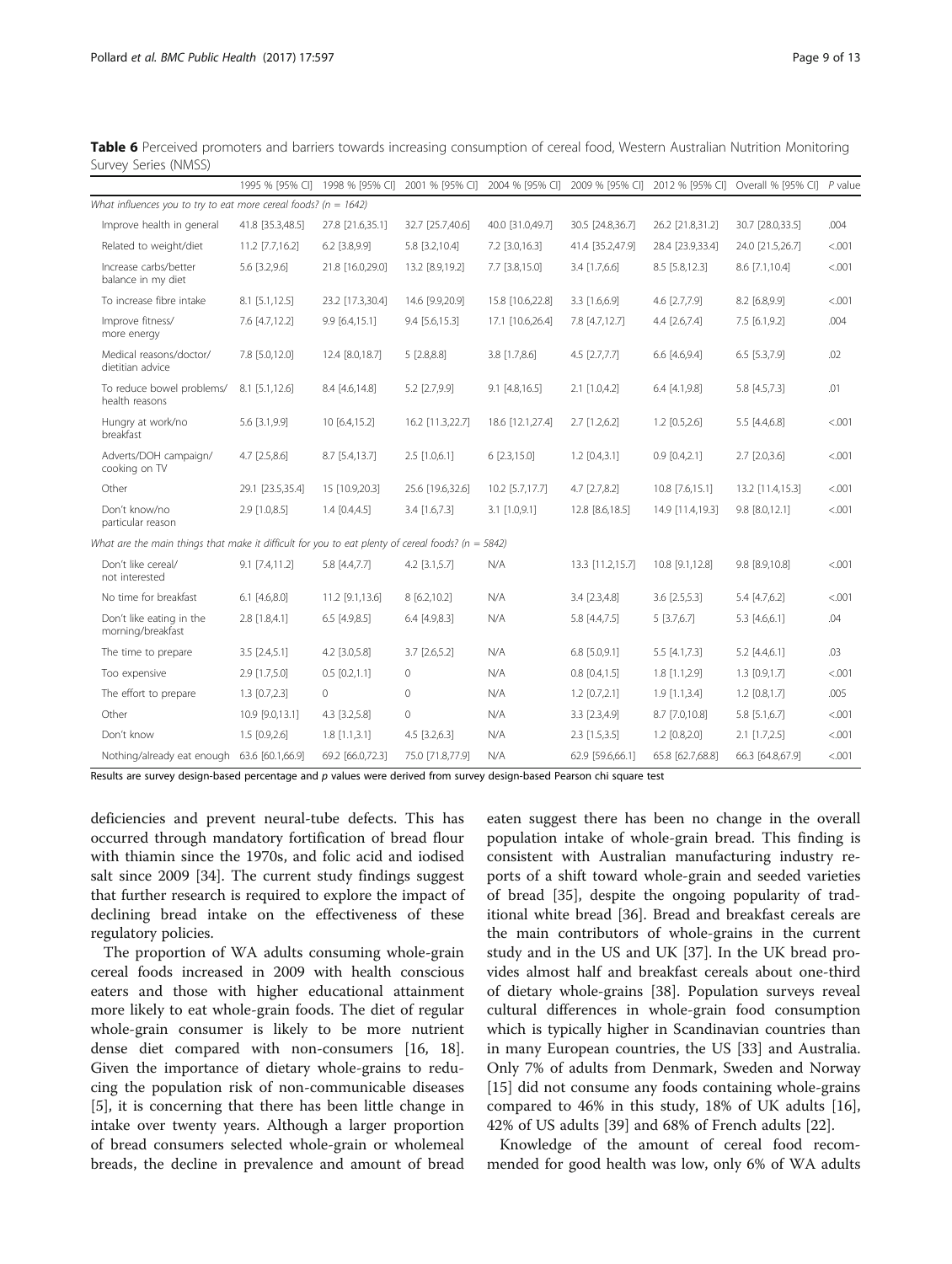|                                         | Best describes current cereal<br>consumption ( $n = 7030$ )                           |                                                                     | Tried to change the amount of cereal foods eaten<br>in past 12 months ( $n = 6684$ ) |                                         |  |
|-----------------------------------------|---------------------------------------------------------------------------------------|---------------------------------------------------------------------|--------------------------------------------------------------------------------------|-----------------------------------------|--|
|                                         | Currently trying to eat more<br>RRR [95% CI]                                          | Thinking about trying to eat more<br>RRR [95% CI]                   | Tried to decrease<br>RRR [95% CI]                                                    | Tried to increase<br><b>RRR[95% CI]</b> |  |
|                                         |                                                                                       | Versus "not thinking about/already eat enough/thinking to decrease" | Versus "have not tried to change"                                                    |                                         |  |
| Year of survey (1995, ref., RRR = 1.00) |                                                                                       |                                                                     |                                                                                      |                                         |  |
| 1998                                    | $0.74$ [0.56,0.97] <sup>a</sup>                                                       | 1.13 [0.80,1.58]                                                    | 1.54 [0.90,2.63]                                                                     | 1.14 [0.89,1.46]                        |  |
| 2001                                    | $0.56$ $[0.42, 0.75]$ <sup>c</sup>                                                    | 0.88 [0.60,1.28]                                                    | 2.57 $[1.58, 4.20]$ <sup>c</sup>                                                     | 1.25 [0.97,1.62]                        |  |
| 2004                                    | $0.44$ [0.33,0.60] <sup>c</sup>                                                       | $0.52$ [0.34,0.78] <sup>b</sup>                                     | 9.19 $[5.74, 14.71]$ <sup>c</sup>                                                    | 1.97 $[1.47,2.63]$ <sup>c</sup>         |  |
| 2009                                    | $0.37$ [0.27,0.50] <sup>c</sup>                                                       | $0.61$ [0.42,0.89] <sup>b</sup>                                     | 6.62 $[4.06, 10.80]$ <sup>c</sup>                                                    | 1.96 $[1.45, 2.65]$ <sup>c</sup>        |  |
| 2012                                    | $0.50$ $[0.37, 0.69]$ <sup>c</sup>                                                    | 0.92 [0.64,1.35]                                                    | 10.88 [6.81,17.4] <sup>c</sup>                                                       | 1.84 [1.38,2.46] <sup>c</sup>           |  |
| Sex (Female, ref., RRR = $1.00$ )       |                                                                                       |                                                                     |                                                                                      |                                         |  |
| Male                                    |                                                                                       |                                                                     | 0.46 $[0.35, 0.60]$ <sup>c</sup>                                                     | 1.04 [0.87,1.24]                        |  |
| Age (years) (18-24, ref., RRR =1.00)    |                                                                                       |                                                                     |                                                                                      |                                         |  |
| $25 - 34$                               | 0.95 [0.66,1.37]                                                                      | 0.87 [0.56,1.34]                                                    | $0.72$ [0.44,1.17]                                                                   | 1.20 [0.87,1.66]                        |  |
| $35 - 44$                               | 0.95 [0.66,1.36]                                                                      | 0.95 [0.63,1.44]                                                    | $0.67$ $[0.42, 1.06]$                                                                | $1.37$ $[1.00, 1.88]$ <sup>a</sup>      |  |
| $45 - 54$                               | $0.81$ [0.55,1.19]                                                                    | 0.98 [0.64,1.49]                                                    | $0.61$ $[0.38, 1.00]$ <sup>a</sup>                                                   | 1.39 [1.00,1.94]                        |  |
| $55 - 64$                               | $0.50$ [0.32,0.77] <sup>b</sup>                                                       | $0.74$ [0.47,1.17]                                                  | 0.55 [0.33,0.93] <sup>a</sup>                                                        | 1.77 $[1.23, 2.55]$ <sup>b</sup>        |  |
|                                         | Body mass index (normal weight or under, ref., RRR = 1.00)                            |                                                                     |                                                                                      |                                         |  |
| Overweight                              |                                                                                       |                                                                     | 1.65 $[1.22, 2.24]$ <sup>c</sup>                                                     | $0.93$ $[0.76, 1.14]$                   |  |
| Obese                                   |                                                                                       |                                                                     | 1.88 [1.35,2.63] <sup>c</sup>                                                        | $0.70$ [0.55,0.88] <sup>b</sup>         |  |
|                                         | Attention paid to the health aspect of diet (Pay a lot of attention, ref., RRR =1.00) |                                                                     |                                                                                      |                                         |  |
| Take a bit of notice                    | 1.12 [0.91,1.39]                                                                      | 1.61 $[1.25, 2.06]$ <sup>c</sup>                                    | $0.55$ $[0.42, 0.71]$ <sup>c</sup>                                                   | 0.90 [0.75,1.09]                        |  |
| Don't think about                       | $0.51$ $[0.32, 0.81]$ <sup>c</sup>                                                    | 1.55 $[1.02, 2.37]$ <sup>a</sup>                                    | $0.43$ $[0.22, 0.84]$ <sup>a</sup>                                                   | 1.86 [1.25,2.77] <sup>b</sup>           |  |
|                                         | Perceived recommended serves of cereal (0-4 serves, ref., RRR =1.00)                  |                                                                     |                                                                                      |                                         |  |
| $\geq$ 4 serves                         |                                                                                       |                                                                     | 1.56 $[1.09, 2.23]$ <sup>a</sup>                                                     | 1.15 [0.93,1.43]                        |  |
| Don't know                              |                                                                                       |                                                                     | 1.84 [1.12,3.05] <sup>a</sup>                                                        | 1.70 [1.20,2.41] <sup>b</sup>           |  |

<span id="page-9-0"></span>Table 7 Factors associated with perception of current cereal foods consumption and attempts to change intake, Western Australian Nutrition Monitoring Survey Series (NMSS)

Results are relative risk ratios (RRR) and 95% confidence interval regarding self-perceived current behaviour towards cereal intake and their behaviour in the past 12 months towards cereal foods consumption. Results are from two multinomial logistic regressions using the Stata survey module. Full models include the following variables: survey years, age group, sex, education level, household income, employment status, country of birth, residential area, whether living with children, BMI categories, and their perceived recommended serves per day for cereal foods. Variables with p value < .05 were remained in the final models and reported in the table with the exception of survey year which were remained in final models regardless its significant level

knew the recommendation in 2012, with most giving an incorrect amount of less than four servings. Consumer misperceptions, typically perpetuated by the media and celebrity diets, that carbohydrates and cereal foods are fattening [\[30\]](#page-11-0) or bloating or gastrointestinal discomfort indicative of allergy or food intolerances [\[30,](#page-11-0) [40](#page-12-0)] may contribute to declining intakes. About one in ten Australian adults avoided wheat containing foods due to perceived gastrointestinal discomfort without any formal diagnosis in 2011 [\[40\]](#page-12-0). Although coeliac disease affects approximately 1 % of the Australian [\[40](#page-12-0)], US [\[41\]](#page-12-0), and European populations [\[42](#page-12-0)] and about 13% of Australian [\[40\]](#page-12-0) and US [[43](#page-12-0)] adults report self-diagnosed gluten sensitivity, there has been a rapid proliferation of wheat-free and glutenfree food products on supermarket shelves in the last decade or so [[44](#page-12-0)]. Some consumers mistakenly believe that gluten free eating assists with weight loss [[41](#page-12-0)].

Combined with low awareness of health benefits of eating whole-grains, these food avoidance perceptions may be contributing to the declining cereal food intake [[24](#page-11-0)]. Further research is needed to understand the impact of popular or fad food and diet trends on perceptions of and adherence to ADG.

Although dietary cereal intake is less than recommended, in 2012, most WA adults were not thinking about increasing the amount they ate and many believed they already ate enough. The low awareness of the recommended cereal intake and misperceptions of dietary adequacy are barriers to adhering to dietary guidelines.

Cost has also been identified as a barrier to consuming whole-grain foods [[24](#page-11-0)] and whole-grain food consumption is lower among Australian low income households [[45\]](#page-12-0). However, whole-grain cereal foods, for example, rice, pasta and bread are priced equivalent to their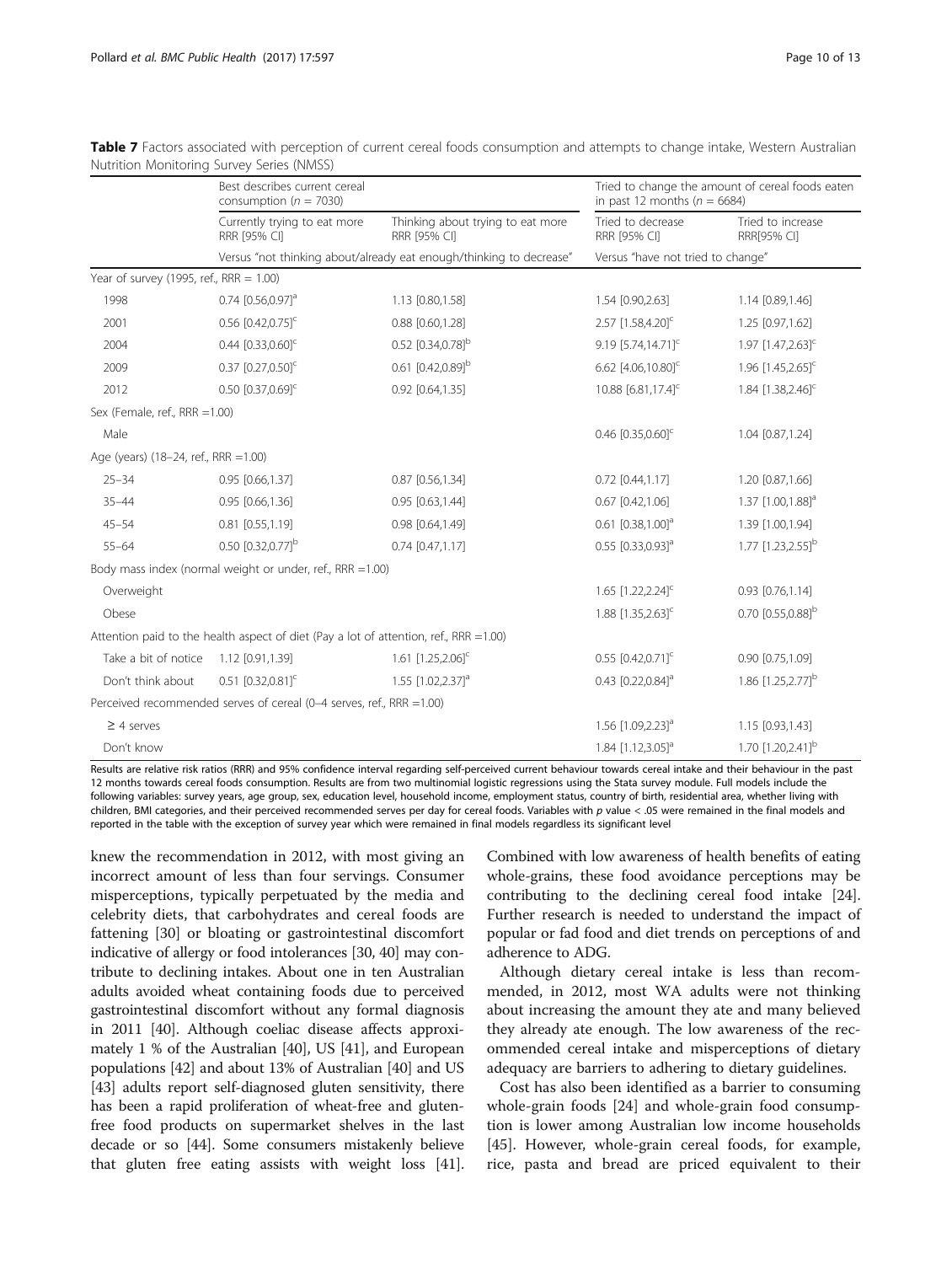<span id="page-10-0"></span>refined versions, suggesting an opportunity for practical education to encourage consumption. Other barriers to increasing whole-grain consumption include taste [[24](#page-11-0), [30](#page-11-0)], particularly for bread [\[46](#page-12-0)], lack of understanding of the health benefits, inability to identify wholegrain foods, poor preparation skills, and the influence of family members, particularly young children [\[24\]](#page-11-0).

All of these barriers could be addressed through a public education program such as the Danish health promotion campaign to increase whole-grain consumption which increased the average whole-grain intake from 36 g to 63 g per day per 10 MJ between 2008 and 2014 [\[47](#page-12-0)]. The multi-strategy Danish campaign included: increasing whole-grain content of commercial food products; mass communication to improve consumers' knowledge about whole-grain foods and their health benefits; and a certification logo on foods with a high whole-grain content (which also met strict criteria for total sugar, fat, and sodium) [[47\]](#page-12-0). Similarly, following the widespread media attention regarding the 2005 US Dietary Guidelines which included a recommended amount of whole-grains for the first time, sales of whole-grain pasta, bread, rice and flour increased and new and reformulated products increased the availability and sales of all whole-grain foods [[48](#page-12-0)]. Food industry action to improve the availability, accessibility, and affordability of whole-grain cereal foods can work in tandem with public education to increase awareness of the need to eat more and the benefits of eating more cereal foods.

ADG promotion has been very limited in Australia with the exception of the government-led comprehensive multi-strategy Gofor2&5© fruit and vegetable social marketing campaign. Triggered by similar consumer misperceptions regarding adequacy of consumption, Gofor2&5© successfully increased awareness of the need to eat more fruit and vegetables with population increases in consumption [[49](#page-12-0)]. Current findings suggest that a similar strategy for cereal foods, particularly for wholegrains, is warranted. The newly formed Australian Government's Healthy Food Partnership has the potential to put such a strategy in place as it brings together the public health sector, food industry and government to improve the dietary habits of Australians [[50](#page-12-0)].

A potential limitation of the current study is the cross-sectional self-report dietary intake methodology which restricts assessment of percentage contribution to total energy intake and the potential for social desirability bias. However, the similarity between the current study findings and the 24 food recall national dietary survey results suggest otherwise. A strength is that surveys have been repeated over time so the population prevalence of consumption, mean intake and consumer beliefs and attitudes have been monitored, particularly in the absence of a routine Australian dietary monitoring

system. The cultural difference in dietary intakes described previously, suggest that the study findings are likely to be generalizable only in the Australian context, however, the attitudes and barriers may be similar in other countries.

## Conclusion

Cereal food consumption by Western Australian adults continues to decrease and whole-grain consumption has not improved, yet there is a common misconception of dietary adequacy and low awareness of the amount that should be eaten for good health. The decline in bread consumption is particularly concerning as bread is the primary vehicle for folate, thiamine and iodine fortification. The WA population would benefit from a health promotion intervention to increase awareness of the importance of cereal foods, in particular breads and whole-grains, and assistance with overcoming practical barriers to incorporating these foods into their diet.

### Additional file

[Additional file 1:](dx.doi.org/10.1186/s12889-017-4511-5) Nutrition Monitoring Survey Series (NMSS) 2012 (PDF 312 kb).

#### Abbreviations

ADG: Australian dietary guidelines; BMI: Body mass index; CI: 95% Confidence interval; NMSS: Nutrition Monitor Survey Series; OR: Odds ratio; RRR: Relative Risk Ratio; UK: United Kingdom; US: United States of America; WA: Western Australia/n

#### Acknowledgements

We acknowledge Ms. Margaret Miller for conceiving and developing the Department of Health's Nutrition Monitoring Survey Series (NMSS) for use in planning, developing, implementing and evaluating nutrition programs consistent with Australian Dietary Guidelines.

#### Funding

The Nutrition Monitoring Survey Series (NMSS) is owned and funded by the Department of Health in Western Australia. Healthway, the Western Australian Health Promotion Foundation, funded Curtin University to assist the translation of research into practice through the "Food Law, Policy and Communications to Improve Public Health Project." Claire Pulker is supported by a Healthway Health Promotion Research Training Scholarship. The Department of Health had no role in the analysis, interpretation of data and in writing the manuscript. Healthway had no role in the design of the study and collection, analysis, and interpretation of data and in writing the manuscript.

#### Availability of data and materials

The datasets generated and/or analysed during the current study are not publicly available as the data custodian is the Department of Health in Western Australia, but they are available from the corresponding author on reasonable request.

#### Authors' contributions

CMP acquired the data and XM and CMP conceived the paper, XM conducted the statistical analysis, CMP, CEP, FCD drafted the manuscript, CMP, VAS, JAS, DAK reviewed, revised and edited the manuscript for critical content. All authors have read and approved the final version of this manuscript.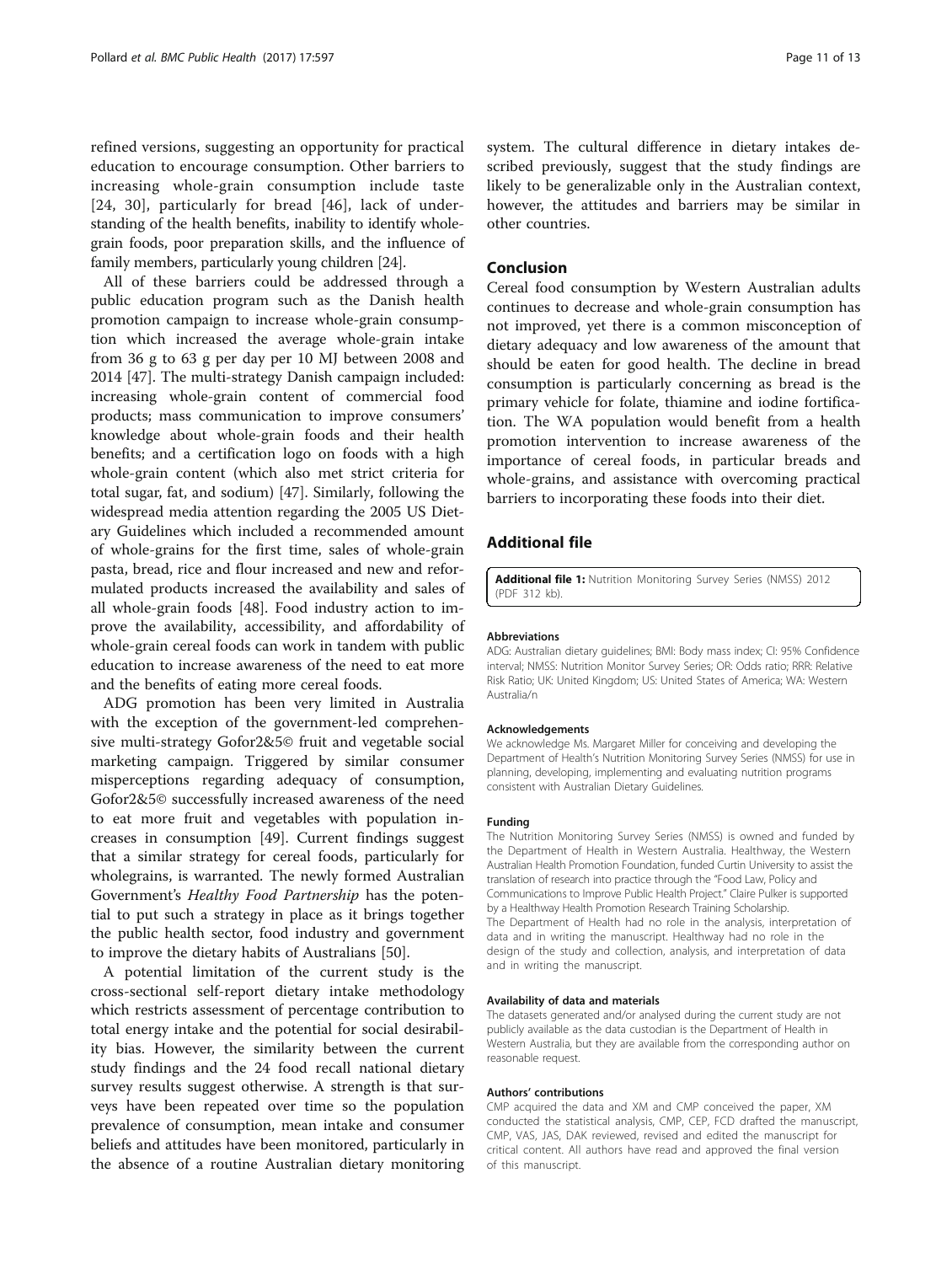#### <span id="page-11-0"></span>Competing interests

The authors declare that they have no competing interest to declare.

#### Consent for publication

Not applicable.

### Ethics approval and consent to participate

Ethics approval was granted by the WA Department of Health (#2011/65) and Curtin University Human Research Ethics Committees (RD22–11). For each survey, each participant gave their verbal consent after the consent information was read out by the interviewer as the study was conducted via the telephone. This method of consent was approved by the Health Department's Research Ethics Committee.

#### Publisher's Note

Springer Nature remains neutral with regard to jurisdictional claims in published maps and institutional affiliations.

#### Author details

<sup>1</sup>School of Public Health, Curtin University, GPO Box U1987, Perth, Western 6845, Australia. <sup>2</sup>Department of Health in Western Australia, 189 Royal Street, East Perth, New Orleans, Western 6004, Australia. <sup>3</sup>School of Medicine, Flinders University, Sturt Rd, Bedford Park, South 5042, Australia. <sup>4</sup>ARC Training Centre for Innovative Horticultural Products, Tasmanian Institute of Agriculture, School of Land and Food, University of Tasmania, Private Bay 98, Hobart, TAS 7001, Australia.

### Received: 16 March 2017 Accepted: 15 June 2017 Published online: 26 June 2017

#### References

- 1. Chen G-C, Tong X, Xu J-Y, et al. Whole-grain intake and total, cardiovascular, and cancer mortality: a systematic review and meta-analysis of prospective studies. The Am J Clin Nutr. 2016;104(1):164–72.
- 2. Cho SS, Qi L, Fahey GC Jr, Klurfeld DM. Consumption of cereal fiber, mixtures of whole grains and bran, and whole grains and risk reduction in type 2 diabetes, obesity, and cardiovascular disease. Am J Clin Nutr. 2013; 98(2):594–619.
- 3. Gil A, Ortega R, Maldonado J. Wholegrain cereals and bread: a duet of the Mediterranean diet for the prevention of chronic diseases. Public Health Nutr. 2011;14(12A):2316–22.
- 4. Williams PG, Grafenauer SJ, O'Shea JE. Cereal grains, legumes, and weight management: a comprehensive review of the scientific evidence. Nutr Rev. 2008;66(4):171–82.
- 5. World Health Organization. Global action plan for the prevention and control of noncommunicable diseases 2013–2020. Geneva: World Health Organization; 2013.
- 6. National Health and Medical Research Council. Dietary Guidelines for Australians. Canberra: Australian Government Publishing Service., 1992.
- 7. National Health and Medical Research Council. Dietary Guidelines for Australian Adults. Canberra: Australian Government Publishing Service, 2003.
- National Health and Medical Research Council. Australian Dietary Guidelines. Providing the scientific evidence for healthier Australian diets. Canberra: Commonwealth of Australia, 2013.
- 9. Mishra G, Schoenaker D, Mihrshahi S, Dobson A. How do women's diets compare with the new Australian dietary guidelines? Public Health Nutr. 2015;18(02):218–25.
- 10. Australian Bureau of Statistics. National Nutrition Survey: Foods Eaten, Australia. cat. no.: 4804.0. Canberra: Commonwealth of Australia. 1995;1999
- 11. Australian Bureau of Statistics. Nutrition first results foods and nutrients, 2011–2012 Internet: [http://www.abs.gov.au/ausstats/abs@.nsf/mf/4364.0.55.](http://www.abs.gov.au/ausstats/abs@.nsf/mf/4364.0.55.007?OpenDocument) [007?OpenDocument.](http://www.abs.gov.au/ausstats/abs@.nsf/mf/4364.0.55.007?OpenDocument) Accessed 8 Oct 2015.
- 12. Korczak R, Marquart L, Slavin JL, et al. Thinking critically about wholegrain definitions: summary report of an interdisciplinary roundtable discussion at the 2015 whole grains summit. Am J Clin Nutr. 2016; 104(6):1508–14.
- 13. Jacobs DR Jr. Grain v. Cereal: an impediment to public understanding of food and a study in language. Brit J Nutr. 2001;86(4):543–4.
- 14. Dietary Guidelines for Australians. Journal of Food and Nutrition 1981;38(3):111–9.
- 15. Kyrø C, Skeie G, Dragsted L, et al. Intake of whole grains in Scandinavia is associated with healthy lifestyle, socio-economic and dietary factors. Scandaniavian J Pub Health. 2012;40(1):76–84.
- 16. Mann KD, Pearce MS, McKevith B, Thielecke F, Seal CJ. Whole grain intake and its association with intakes of other foods, nutrients and markers of health in the National Diet and nutrition survey rolling programme 2008–11. Brit J Nutr. 2015;113(10):1595–602.
- 17. Jacobs D, Meyer H, Solvoll K. Reduced mortality among whole grain bread eaters in men and women in the Norwegian County study. Eur J Clin Nutr. 2001;55(2):137–43.
- 18. O'Neil CE, Nicklas TA, Zanovec M, Cho S. Whole-grain consumption is associated with diet quality and nutrient intake in adults: the National Health and nutrition examination survey, 1999-2004. J Am Diet Assoc. 2010;110(10):1461–8.
- 19. Lang R, Jebb SA. Who consumes whole grains, and how much? Proc Nutr Soc. 2003;62(01):123–7.
- 20. Harland J, Garton L. Whole-grain intake as a marker of healthy body weight and adiposity. Pub Health Nutr. 2008;11(06):554–63.
- 21. Mann KD, Pearce MS, McKevith B, Thielecke F, Seal CJ. Low whole grain intake in the UK: results from the National Diet and nutrition survey rolling programme 2008–11. Brit J Nutr. 2015;113(10):1643–51.
- 22. Bellisle F, Hébel P, Colin J, Reyé B, Hopkins S. Consumption of whole grains in French children, adolescents and adults. Brit J Nutr. 2014; 112(10):1674–84.
- 23. Hendrie GA, Coveney J, Cox D. Exploring nutrition knowledge and the demographic variation in knowledge levels in an Australian community sample. Public Health Nutr. 2008;11(12):1365–71.
- 24. McMackin E, Dean M, Woodside JV, McKinley MC. Whole grains and health: attitudes to whole grains against a prevailing background of increased marketing and promotion. Public Health Nutr. 2013;16(04): 743–51.
- 25. Turrell G. Compliance with the Australian dietary guidelines in the early 1990's: have population-based health promotion programs been effective? Nutr Health. 1997;11(4):271–88.
- 26. Prochaska JO, DiClemente CC. Stages of change in the modification of problem behaviors. Prog Behav Modif. 1992;28:183–218.
- 27. Hayes AJ, Kortt MA, Clarke PM, Brandrup JD. Estimating equations to correct self-reported height and weight: implications for prevalence of overweight and obesity in Australia. Aust NZ J Pub Health. 2008; 32(6):542–5.
- 28. World Health Organization Body Mass Index (BMI) [http://www.euro.who.int/](http://www.euro.who.int/en/health-topics/disease-prevention/nutrition/a-healthy-lifestyle/body-mass-index-bmi) [en/health-topics/disease-prevention/nutrition/a-healthy-lifestyle/body-mass](http://www.euro.who.int/en/health-topics/disease-prevention/nutrition/a-healthy-lifestyle/body-mass-index-bmi)[index-bmi](http://www.euro.who.int/en/health-topics/disease-prevention/nutrition/a-healthy-lifestyle/body-mass-index-bmi). Accessed 18 June 2017.
- 29. Australian Bureau of Statistics. Body Mass Index (BMI) Classification. Internet: [http://www.abs.gov.au/AUSSTATS/abs@.nsf/DetailsPage/3101.](http://www.abs.gov.au/AUSSTATS/abs@.nsf/DetailsPage/3101.0Dec%202011?OpenDocument) [0Dec%202011?OpenDocument.](http://www.abs.gov.au/AUSSTATS/abs@.nsf/DetailsPage/3101.0Dec%202011?OpenDocument) Accessed 8 Oct 2015.
- 30. O'Connor Á. Bread consumption in the UK: what are the main attitudinal factors affecting current intake and its place in a healthy diet? Nutr Bull. 2012;37(4):368–79.
- 31. Bates B, Lennox A, Prentice A, et al. National diet and nutrition survey results from years 1, 2, 3 and 4 (combined) of the rolling programme (2008/2009–2011/2012). London: Pub Health England; 2014.
- 32. Sandvik P, Kihlberg I, Lindroos AK, Marklinder I, Nydahl M. Bread consumption patterns in a Swedish national dietary survey focusing particularly on whole-grain and rye bread. Food & Nutr Res. 2014;58
- 33. Engeset D, Hofoss D, Nilsson L, Olsen A, Tjønneland A, Skeie G. Dietary patterns and whole grain cereals in the Scandinavian countries– differences and similarities. The HELGA project Public Health Nutr. 2014:1–11.
- 34. Probst YC, Cunningham J. An overview of the influential developments and stakeholders within the food composition program of Australia. Trends in Food Sci Technol. 2015;42(2):173–82.
- 35. Langley S. Internet: [http://www.ausfoodnews.com.au/2014/09/08/bread](http://www.ausfoodnews.com.au/2014/09/08/bread-and-cake-producers-struggle-with-changingconsumer-tastes-ibisworld.html)[and-cake-producers-struggle-with-changingconsumer-tastes-ibisworld.html](http://www.ausfoodnews.com.au/2014/09/08/bread-and-cake-producers-struggle-with-changingconsumer-tastes-ibisworld.html). Accessed 8 Oct 2015.
- 36. Wahlquist A. The rise and fall of our daily bread. The Australian 2010. Internet: [http://www.theaustralian.com.au/opinion/the-rise-and-fall-of-our](http://www.theaustralian.com.au/opinion/the-rise-and-fall-of-our-daily-bread/news-story/bc21cfa0a9fb390610ab9f1d73116099)[daily-bread/news-story/bc21cfa0a9fb390610ab9f1d73116099.](http://www.theaustralian.com.au/opinion/the-rise-and-fall-of-our-daily-bread/news-story/bc21cfa0a9fb390610ab9f1d73116099) Accessed 8 Oct 2015.
- 37. Seal C, Jones A, Whitney A. Whole grains uncovered. Nutr Bull. 2006; 31(2):129–37.